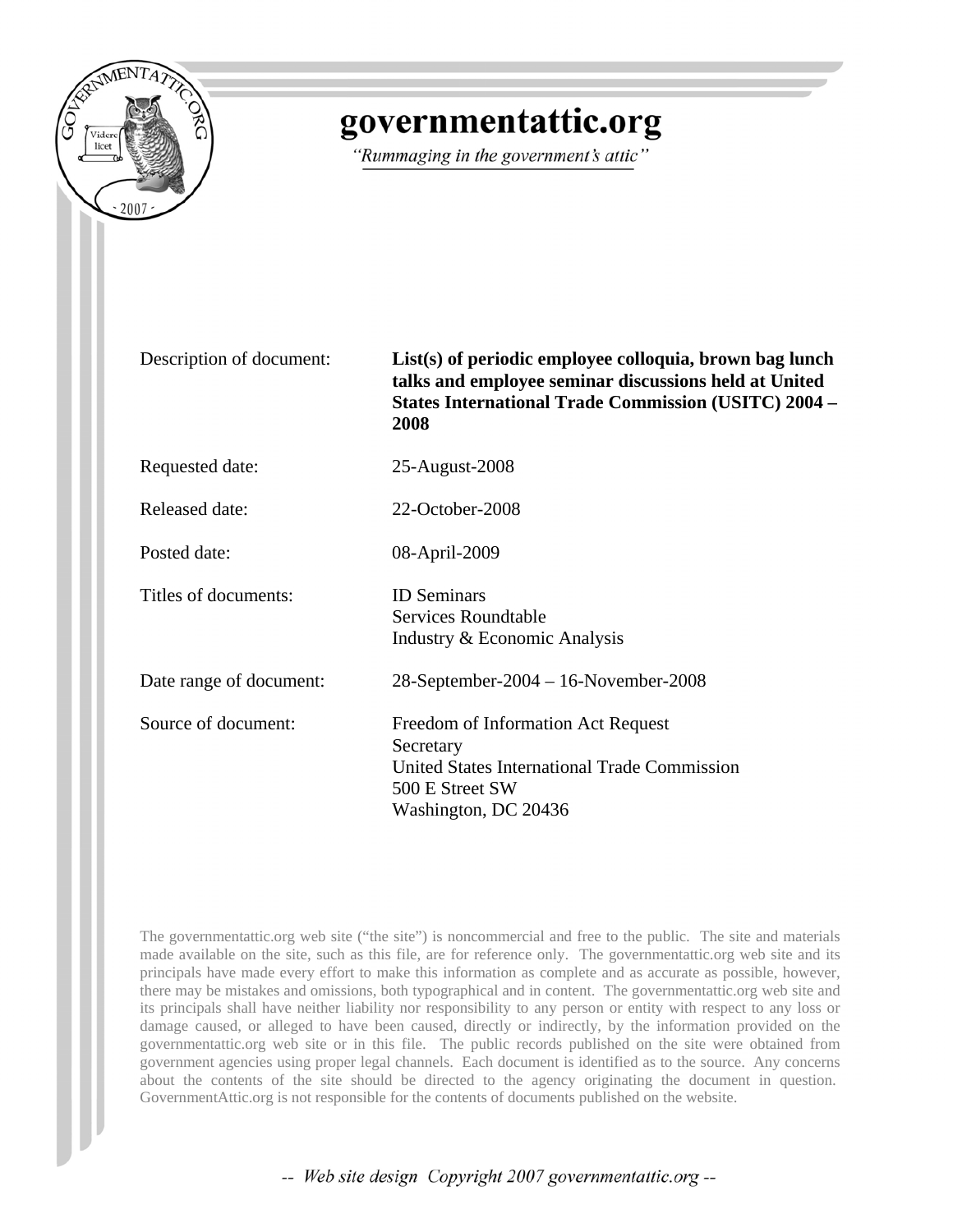

# **UNITED STATES INTERNATIONAL TRADE COMMISSION**

Washington, D.C. 20436

October 22, 2008

Re: USITC's Freedom of Information Act Request 08-63

This is in response to your letter dated August 25, 2008, which we received on September 2, 2008. In that document you requested, pursuant to the Freedom of Information Act (FOIA), a listing of periodic employee colloquia, brown bag lunch talks, and employee seminar discussions held at our agency in 2006, 2007 and 2008.

Portions of the record that you are requesting are releasable and copies are enclosed.

The Commission has determined to withhold certain items of information pursuant to 5 USC 552(b) (5). Exemption 5 protects "inter-agency or intra-agency memorandums or letters which would not be available by law to a party other than an agency in litigation with the agency".

Also, information that is not responsive to your request has been redacted.

You may appeal this denial of access to records in possession of this agency. Your appeal must be received within 60 days of the date of this letter. It should be addressed to the Chairman, United States International Trade Commission, 500 E Street, S.W., Washington, D.C. 20436, and clearly indicate both on the envelope and in the letter that is a "Freedom of Information Act Appeal." It should clearly state the grounds upon which you believe this denial of access to be in error. For further information on appeal procedures, see 19 C.F.R. 201.18, attached.

If you have, any questions please feel free to ca11202-205-2000.

ncerely,<br>Autor des du 62 Sincerely

Secretary

Enclosures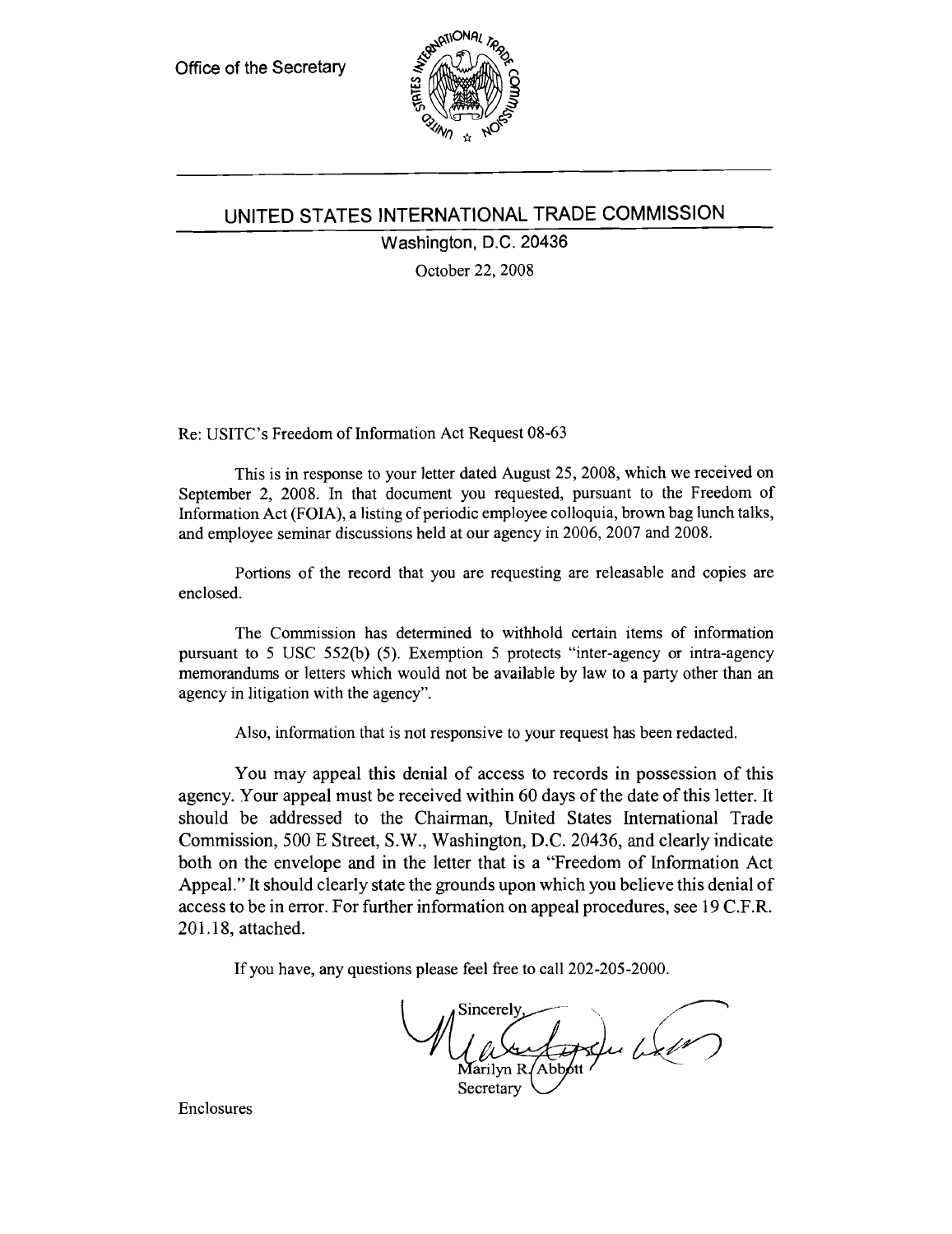# ID Seminars

2006 .

- Intellectual Property Rights, Lori Koran, ID Staff, Feb. 1, 2006
- Trade Capacity Building, Michelle Vaca Senega, ID Staff, Feb. 28, 2006
- Industrial Biotechnology, Elli Nesbit, ID Staff, March 16, 2006
- Will U.S. Semiconductor Machinery Manufacturing Stay at Home? Falan Yinug and Heather Sykes, ID Staff, April 27, 2006
- Trade Agreements, Brad Gehrke, ID Staff, May 25, 2006
- Access to Capital in China, Kate Linton, ID Staff, July 20, 2006
- The WTO Cotton Case: A Guide to Understanding The Decision and its Implications in 2007, Dan Cook, ID Staff, December 5, 2006

# 2007

- Trade and Labor in Trade Agreements, Vice Chairman Shara Aranoff, Jan.24, 2007
- Environmental Goods in the Doha Round, David Ingersoll, ID Staff, February 6,2007
- Merchandising, Suzanne Baldaia, Johnson and Wales University, February 28, 2007
- Smart Textiles, Qaizar Hassonjee, Textronics, Inc., March 7 2007
- Agricultural Trade Variety and International Trade, Cathy Jabara, ID Staff, April 18, 2007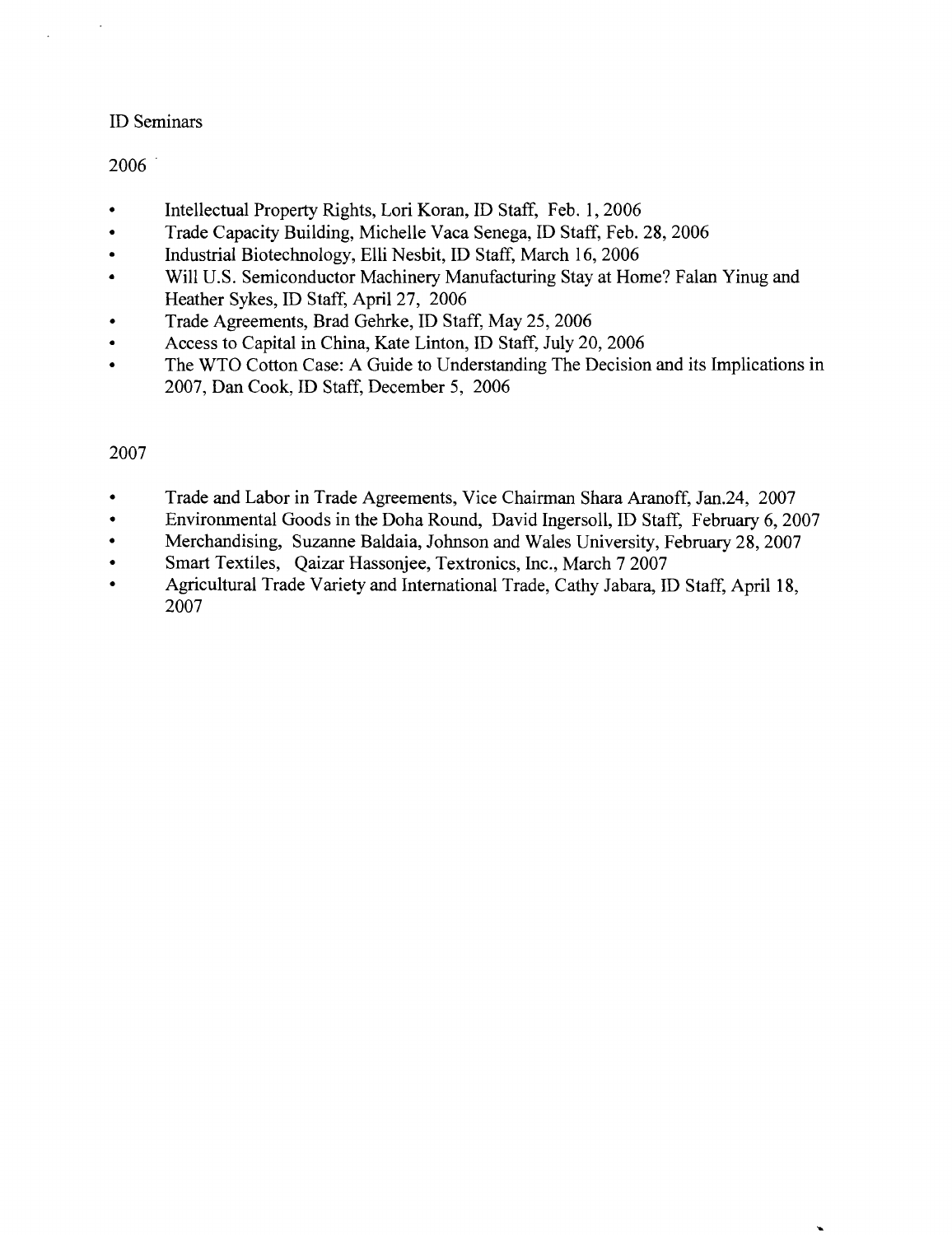- .:. "Addressing Technical Barriers to Trade in the WTO, FTAs, and other trade fora" Julia Doherty, Senior Director, Non-Tariff Measures, United States Trade Representative Friday, September 19, 2008 01 :30 - 03:00 PM
- .:. "Travels of a T-Shirt' and Social Justice Issues in International Business" Pietra Rivoli , Professor, Georgetown University Wednesday, September 17,2008 10:00 - 11:30 AM

#### .:. "Current Chinese macroeconomic and regulatory issues"

Merrill Weingrod, Founder and CEO of China Strategies and the CSSL Group Date: June 11 Time: 12:30-2:00 p.m.

## •:. IPR in China: Expert Analysis of the State of Play Mark Cohen, the Senior Intellectual Property Attache, U.S. Embassy in Beijing Date: March 14, 2008 Time: 12:00 to 1:30 p.m.

•:. "Priority Issues for U.S. Manufacturers within the Doha Round and Traderelated Legislative Priorities During the 110th Congress."

Frank Vargo, Vice President for International Economic Affairs for the National Association of Manufacturers Date: Thursday, March 20, 2008 Time: 2:00-4:00 p.m.

•:. "Understanding subsidies to the Chinese steel industry from 2000-2007: Spotlight on energy"

Usha C. V. Haley, Professor of International Business & Director, Global Business Center at the University of New Haven and George Haley, Professor of Marketing at the University of New Haven Date: Wednesday, December 5,2007 Time: 2:00-3:30 p.m.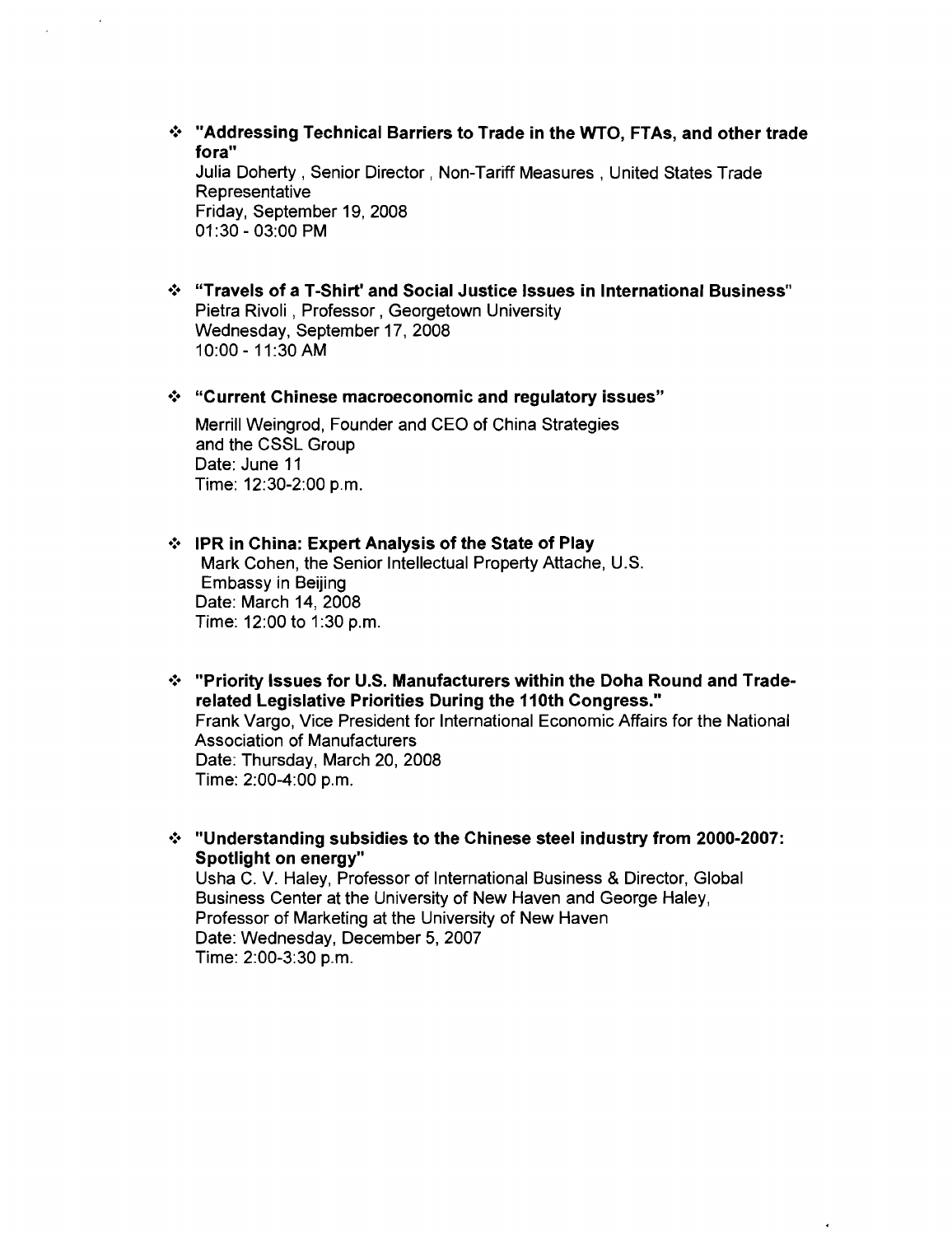## SERVICES ROUNDTABLE December 7, 2007

#### Participants

 $\ddot{\phantom{a}}$ 

*Majority and Minority Staffofthe Senate Finance and House Ways and Means Committees - Evan Alxander -David Ross* 

*Mr. Chris Melly*  Deputy Assistant USTR for Services USTR 600 17th Street, NW Washington, DC 20508 T: (202) 395-4510 christopher melly@ustr.eop.gov

## *Dr. Aaditya Mattoo*

 $\bar{\mathbf{v}}$ 

The World Bank, MC 3 303 1818 H St. NW Washington, DC 20433 T: (202)458-7611 F: (202) 522-1159 amattoo@worldbank.org

#### *Mr. MichaelA. Mann*

Bureau of Economic Analysis 1441 L Street NW Washington, DC 20230. T: (202) 606-9573 Michael.Mann@bea.gov

#### *Mr. Brad Smith*

Vice President, International Relations American Council of Life Insurers 101 Constitution Ave., NW Washington, DC 20001-2133 T: (202) 624-2180 F: (202) 624-2319 bradsmith@acli.com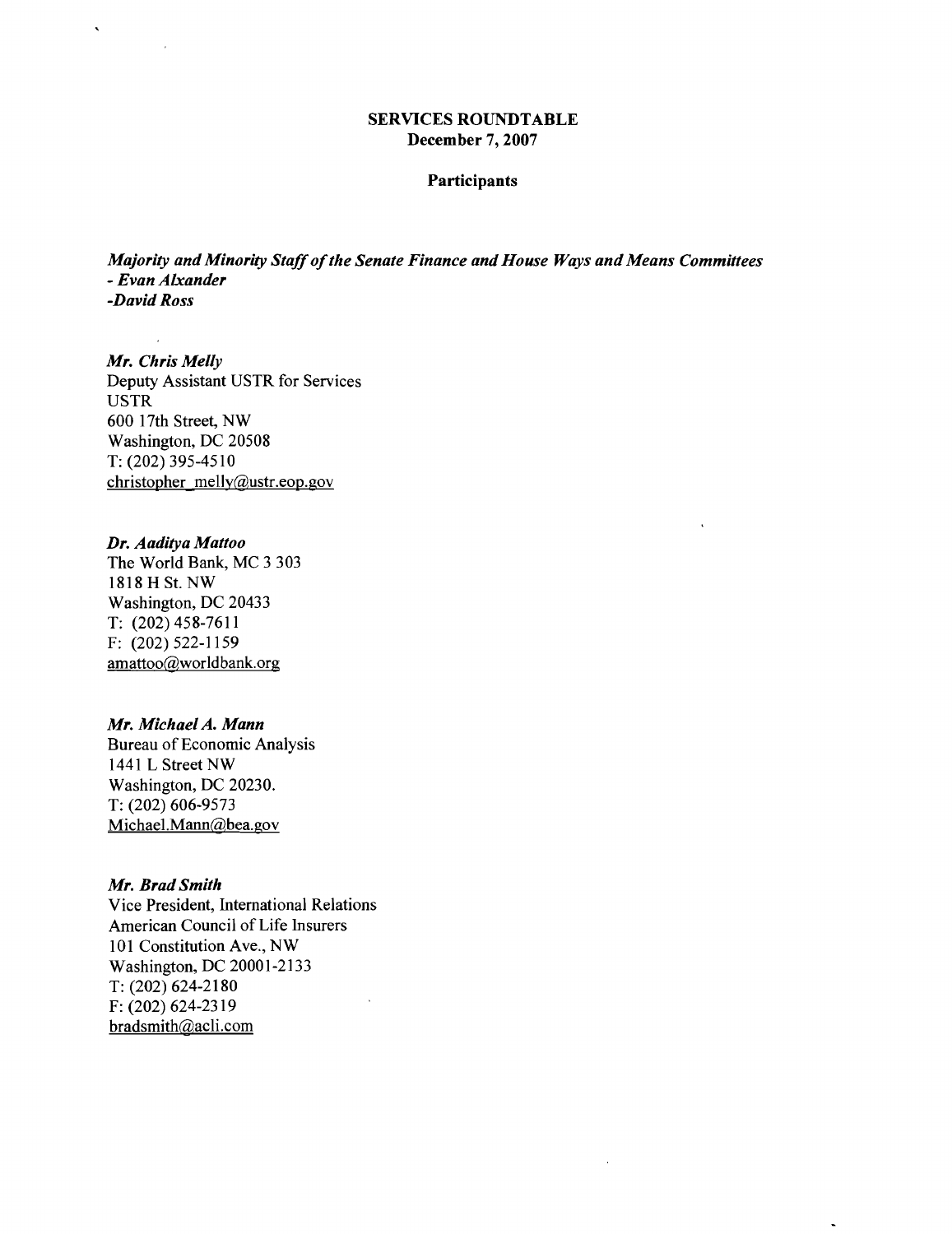## *Mr. John Goyer*

 $\bullet$ 

Vice President International Trade Negotiations & Investment Coalition of Service Industries 1090 Vermont Ave. NW Suite 420 Washington, DC 20005 T: (202)289-7460 F: (202)775-1726  $vastine@uscsi.org$ 

#### *Mr. David Walters*

Assistant USTR for Economic Affairs USTR 600 17th Street, NW Washington, DC 20508 T: (202) 395-4510 david walters@ustr.eop.gov

### *Mr. David Long*

Director Office of Service Industries u.S. Department of Commerce International Trade Administration 1401 Constitution Avenue, NW Washington, DC 20230 T: (202) 482-0344 David Long@ita.doc.gov

 $\ddot{\phantom{a}}$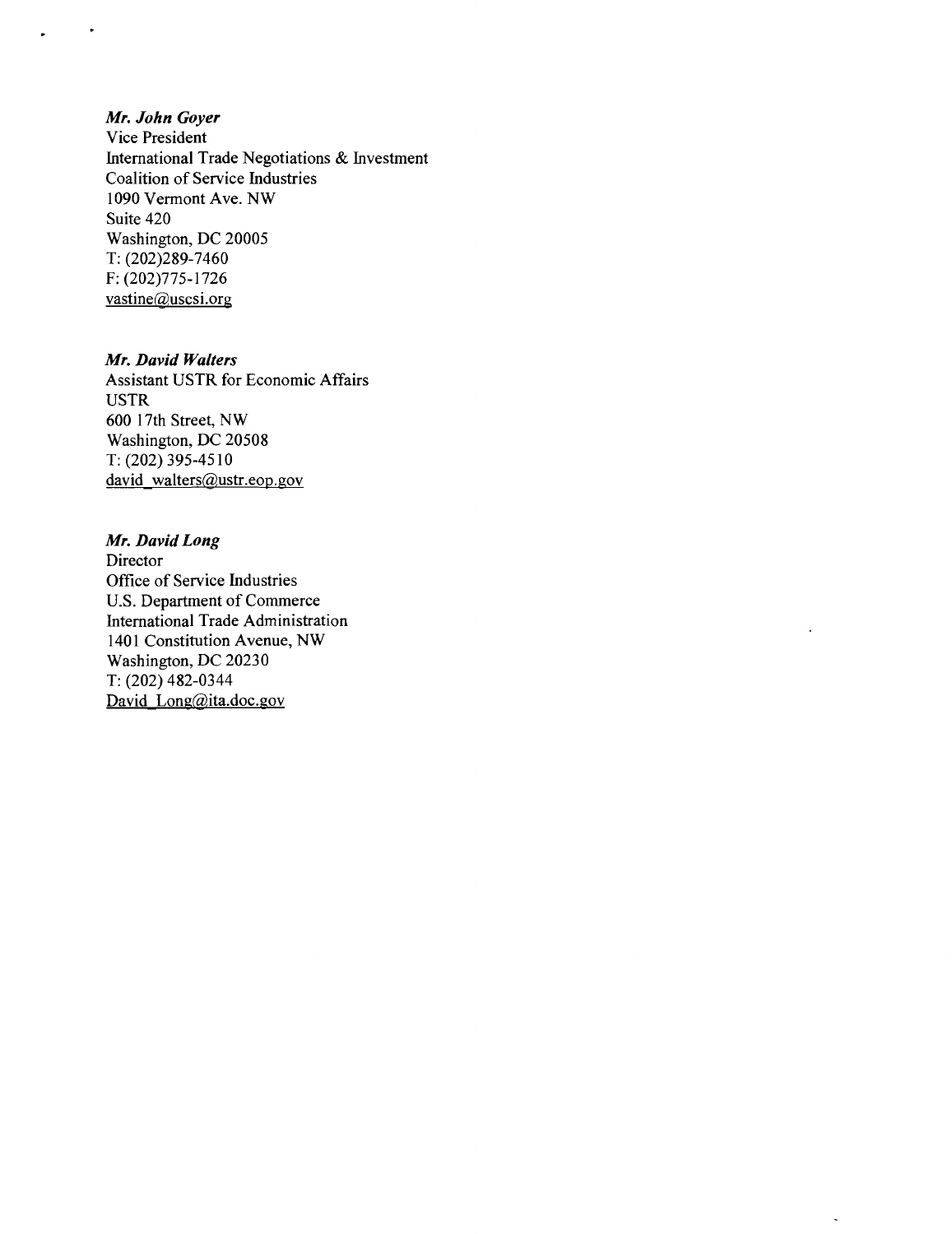| <b>Walters, Michelle</b> |                                                             |
|--------------------------|-------------------------------------------------------------|
| From:<br>Sent:<br>To:    | Walters, Michelle                                           |
| Subject:                 | Reminder: Patent Law Case Lunch - November 16th, 12pm (OGC) |
| <b>Attachments:</b>      | Dystar v. CH Patrick.pdf; SRAM v. AD-II.pdf                 |

 $\mathcal{L}$ 

 $\mathcal{L}$ 

Attached please find copies of the cases that I will be discussing on Thursday. Please bring a copy of the cases with you if you would like to look at them during the lunch. Please remember that the case lunch will begin promptly at 12pm in the OGC conference room.

 $\mathbf{r}$ 

See you then, Michelle

| Dystar v. CH<br>Patrick.pdf (130 | SRAM v. AD-II.pdf<br>(94 KB) |
|----------------------------------|------------------------------|
| -----Original Message-----       |                              |

I am pleased to announce our first ever patent law case lunch, which will be held on November 16,2006, at 12 pm in OGC's conference room. I have volunteered to be the first presenter and will discuss two patent cases issued by the Federal Circuit in October. I will provide copies of the cases prior to the meeting. Please feel free to bring your lunch. I look forward to seeing you there.

Best regards, Michelle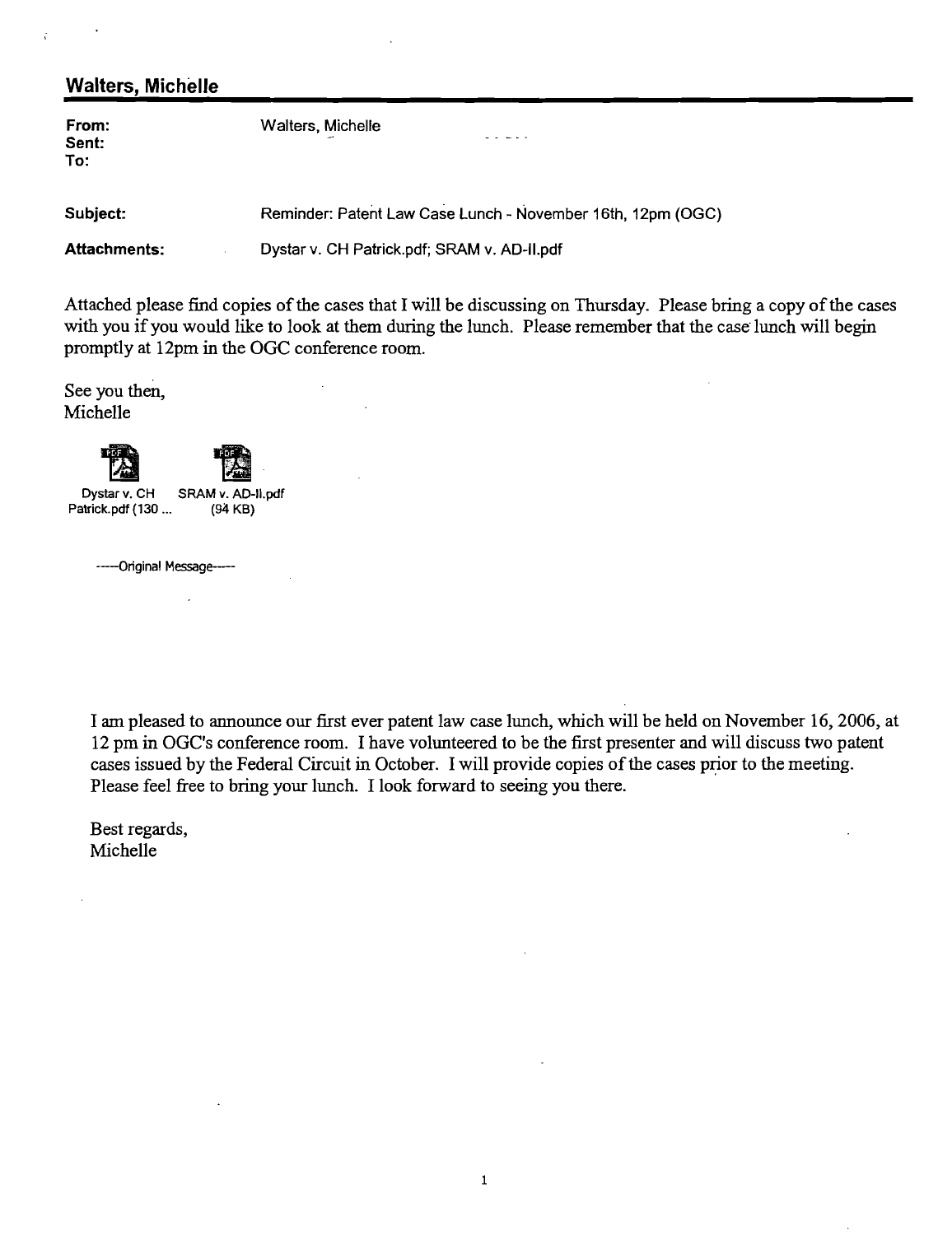**From: Sent: Monday, December 04, 2006 9:07 AM**<br> **To: To:** Gerdine, Clint; Contract Contract Contract Contract Contract Contract Contract Contract Contract Contract Contract Contract Contract Contract Contract Contract Contract Contract Contract Contract Contract Contract Co **Subject:** Patent Law Case Lunch - December 13th, 12pm (OGG)

Greetings all,

Our next patent law case lunch will be held on December 13,2006, at 12pm in OGC's conference room. Clint will be our presenter and will discuss *KSR Int'l* and one other case issued by the Federal Circuit in November. I will provide copies of the cases prior to the meeting. Please feel free to bring your lunch. I look forward to seeing you there.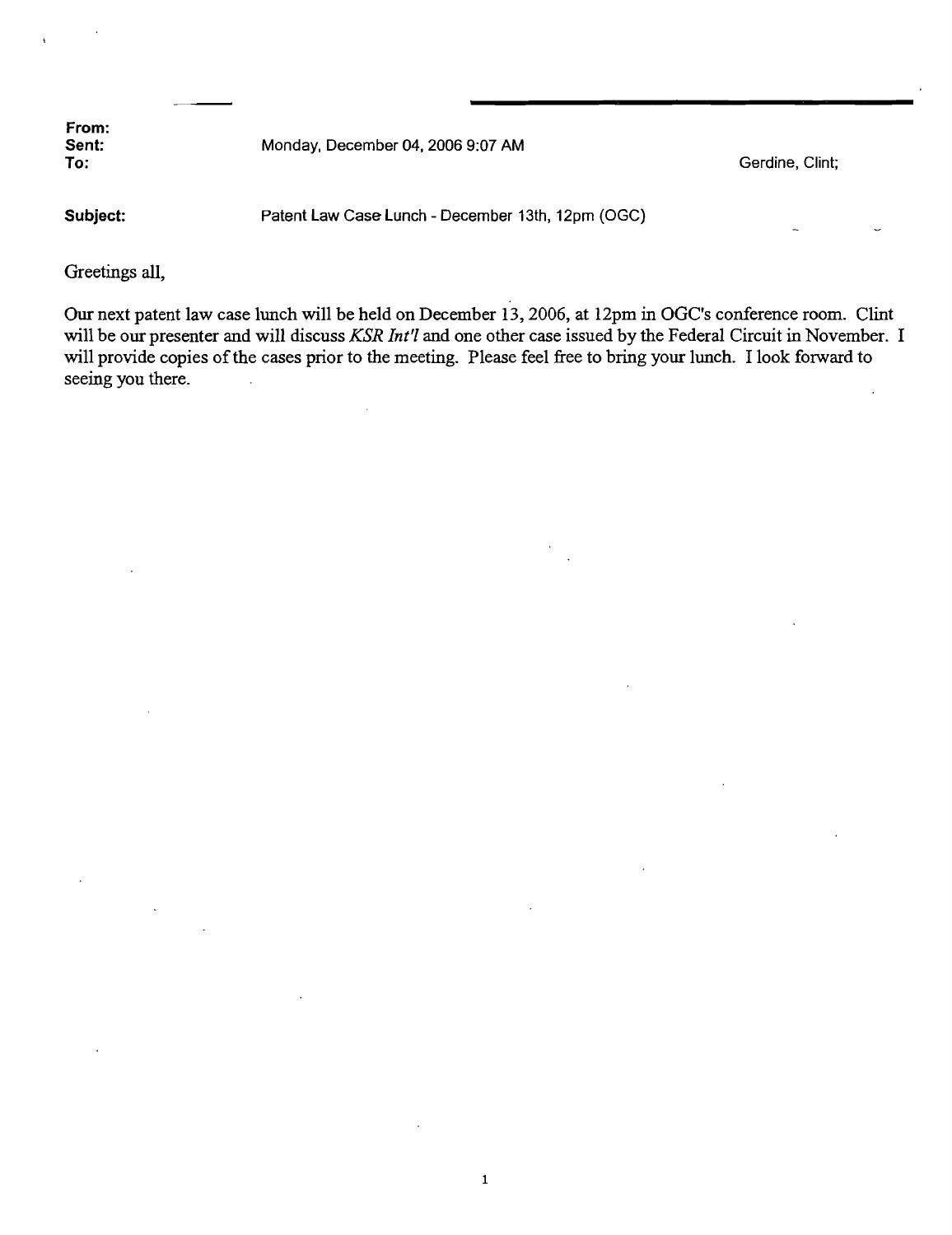**Sent:** Mondav. Februarv 26. 2007 9:51 AM

**Subject:** RE: February Case Lunch - Wednesday, February 28th at 12pm in OGC's Conference Room

Attachments: Medlmmune.pdf; Fuji.pdf

Attached please find copies of the cases that Mark will be discussing on Wednesday. Please bring a copy with you if you would like to look at them during the lunch. Please remember that the case lunch will begin at 12pm in the OGC conference room.

Medlmmune.pdf Fuji.pdf (129 KB) (319 KB)

------Original Message-----

Our next patent law case lunch will be held on Wednesday, February 28,2007, at 12pm in OGC's conference room. Mark Rees·will be our presenter and will discuss the Supreme Court's *MedImmune* case and the Federal Circuit's *Fuji v. ITC* case. I will provide copies of the cases prior to the meeting. Please feel free to bring your lunch. I look forward to seeing you there.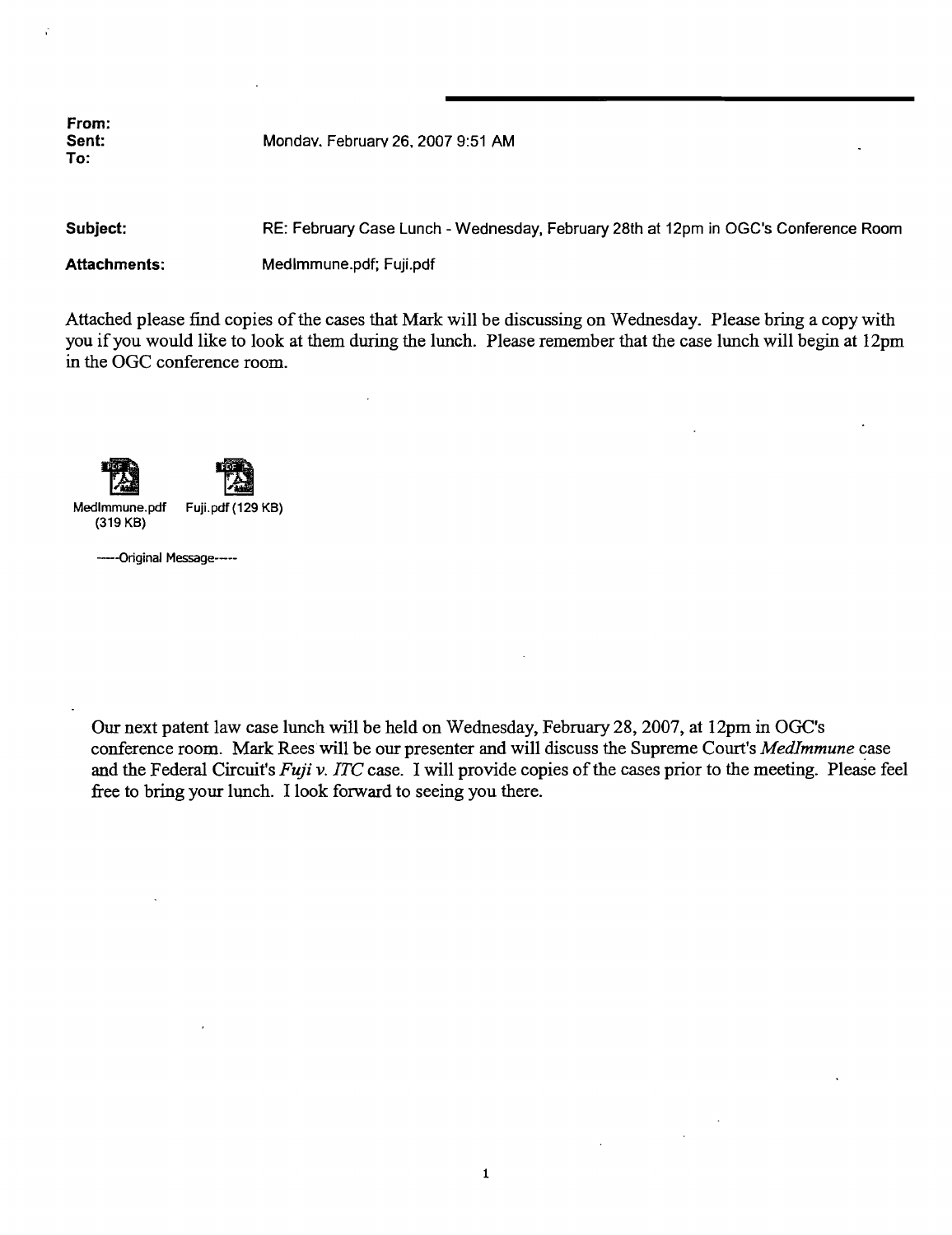#### From:<br>Sent: Friday, March 16, 2007 11:36 AM To:

#### Subject: March Case Lunch - Thursday, March 29, 2007 at 12pm in OGCs Conference Room

Greetings all,

The March patent law case lunch is being rescheduled to Thursday, March 29,2007, at 12pm in OGC's conference room. Jonathan Engler will be our presenter and will discuss the *Agricultural Vehicles* case. I will provide copies of the materials prior to the meeting. Please feel free to bring your lunch. I look forward to seeing you there.

1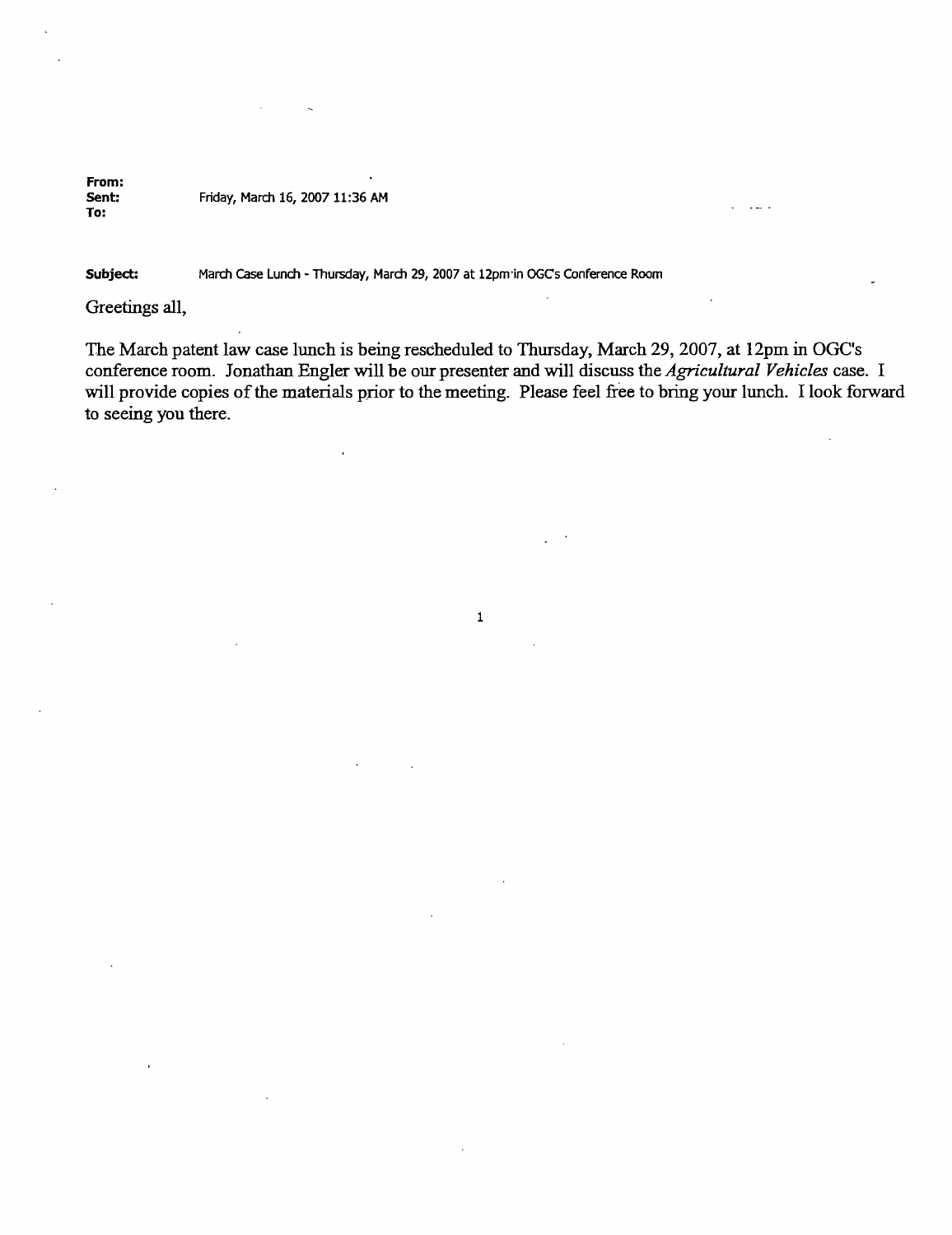**From:** 

**Sent:** Monday, April 16, 2007 10:58 AM ,.... \_. " a· .\_ **To:** Worth, James;

•

**Subject:** April Case Lunch - Tuesday, April 17th at 12pm in OGC's Conference Room

Attachments: State Farm.pdf; Hyundai.pdf

Attached please find copies of the cases that James will discuss at tomorrow's case lunch. Please bring a copy of the cases with you if you would like to look at them during the lunch. The theme of the case lunch is "Standards of Review and Administrative Law Relevant to 337 Investigations."

Please remember that the case lunch will begin at 12pm in the OGC conference room. Also, please feel free to bring your lunch. I look forward to seeing you there.

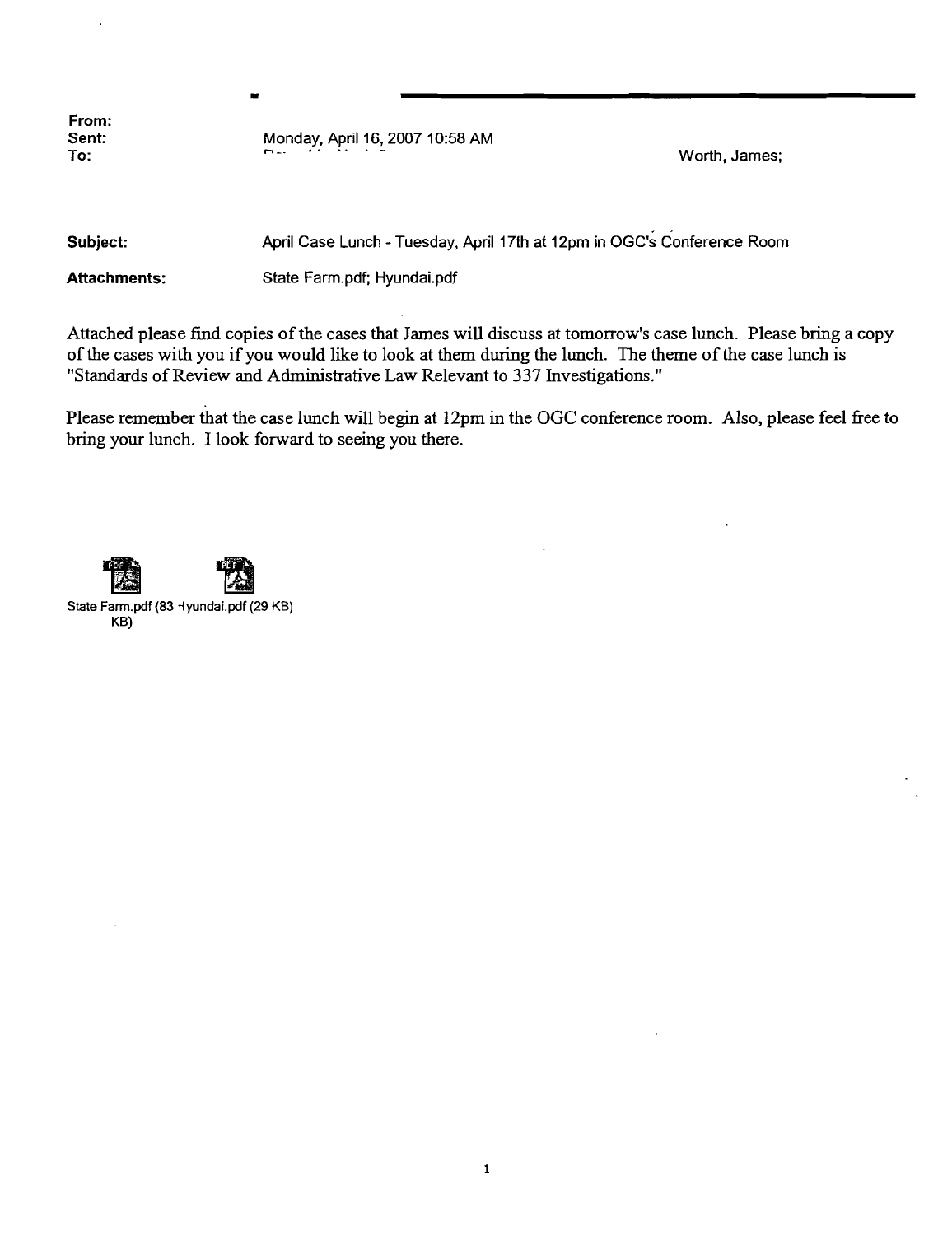Friday. May 25, 2007 10:34 AM

Sheppard, Christal;

 $\ddagger$ 

. I  $\sim$  1. Subject: Reminder - May Case Lunch - Tuesday, May 29th at 12pm in OGC's Conference Room Attachments: 04-1350\_All.pdf; 06-1402.pdf .

Greetings all,

Christal will discuss *KSR* at Tuesday's case lunch. I have attached the opinion to this email along with the Federal Circuit's first attempt at applying *KSR* in *Leapfrog v. Fisher-Price*. There is a short summary of *Leapfrog* at http://federalcircuitopinions.blogspot.com/2007/05/leapfrog-enterprises-inc-v-fisher-price.html, if you are interested.

Please bring a copy of the cases with you if you would like to look at them during the lunch. Please remember that the case lunch will begin at 12pm in the OGC conference room. Also, please feel free to bring your lunch. I look forward to seeing you there.

PS - Please note that we will be temporarily moving the case lunches to Thursdays to avoid the remaining Tuesday lunch series classes.

Office of the General Counsel Phone:



04-1350\_All.pdf )6-1402.pdf(41 KB) (191 KB)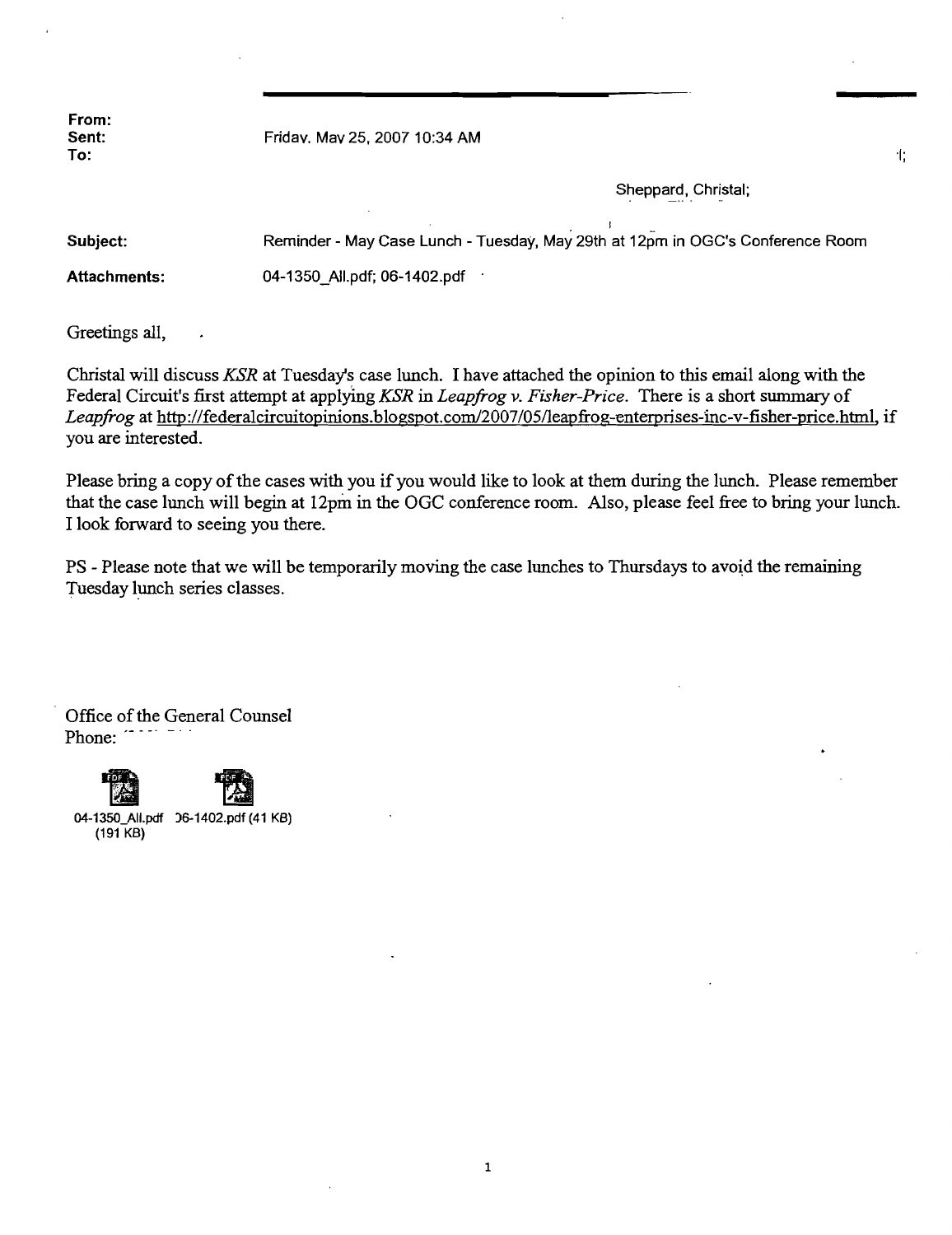| From:<br>Sent:<br>:To: | Monday, June 18, 2007 1:12 PM                                          |
|------------------------|------------------------------------------------------------------------|
| Subject:               | June Case Lunch - Thursday, June 21st at 12pm in OGC's Conference Room |

Attachments: Motionless Keyboard.pdf; Honeywell.pdf

Greetings all,

Please remember that the patent case lunch is this Thursday, June 21st at 12pm in OGC's Conference Room. Michael Haldenstein will be discussing two cases relating to public use and on-sale bars to patentability. The cases are attached. Please bring a copy of the cases with you if you would like to look at them during the lunch.

Also, please feel free to bring your lunch. I look forward to seeing you there.

Office of the General Counsel Phone:





Motionless Honeywell.pdf (143<br>oard.pdf (144 K. KB) eyboard.pdf (144 K.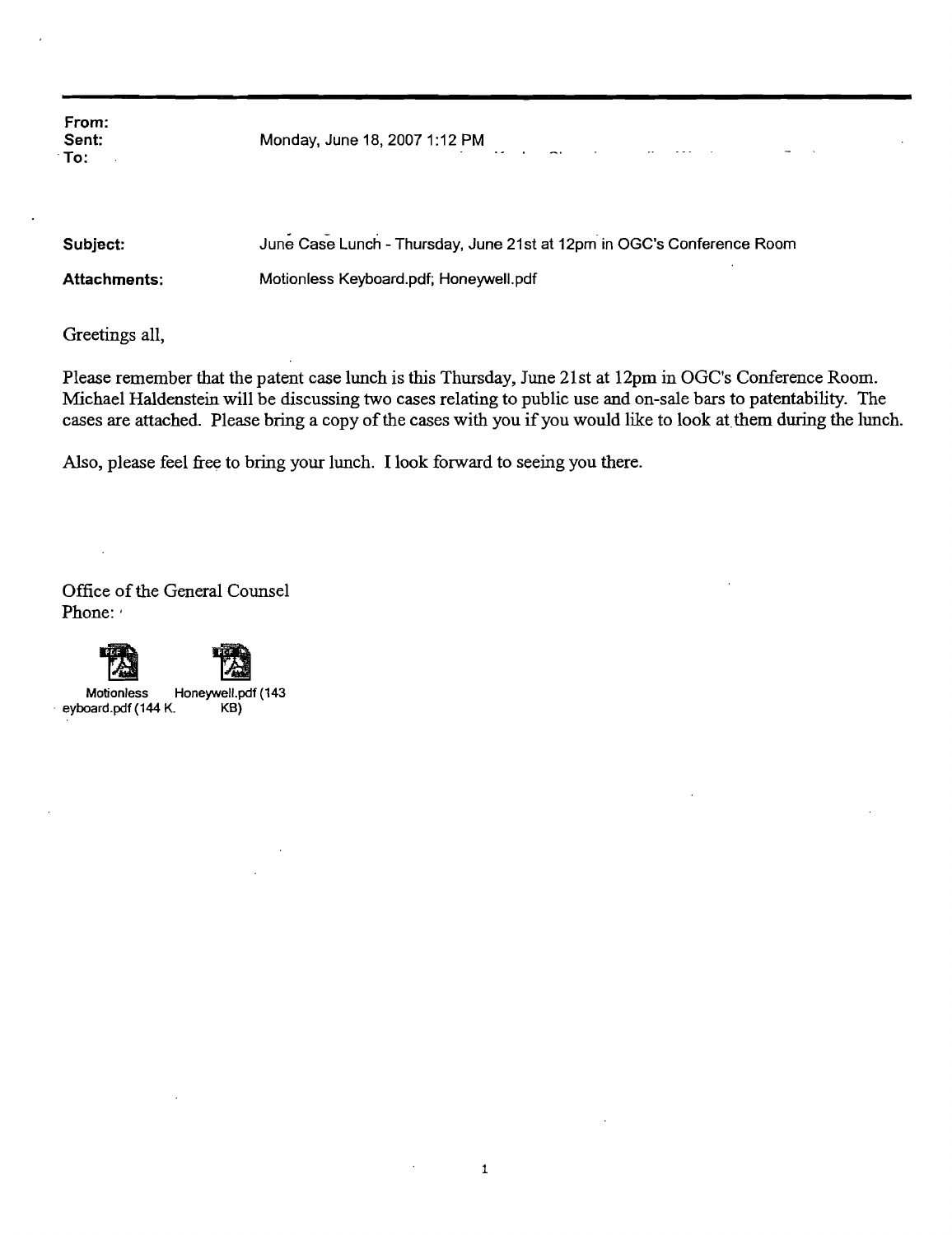From:<br>Sent: To:

Tuesday, July 17, 2007 12:27 PM

 $\bar{\beta}$ 

| Subject:     | July Case Lunch - Thursday, July 19th at 12pm in OGC's Conference Room                                  |
|--------------|---------------------------------------------------------------------------------------------------------|
| Attachments: | Honeywell v UniversalAvionics 2007usappLEXIS15820.wpd; Saunders v Comfortrac<br>2007usappLEXIS15235.wpd |

Greetings all,

Please remember that the patent case lunch is this Thursday, July 19th at 12pm in OGC's Conference Room. Michael Liberman will be discussing two cases relating to claim construction. The cases are attached. Please bring a copy of the cases with you if you would like to look at them during the lunch.

 $\sim$ 

Also, please feel free to bring your lunch. I look forward to seeing you there.

Office of the General Counsel Phone: (



 $\mathbf{r}$ 

 $\mathcal{L}$ 

Honeywell\_v\_UniveSaunders\_v\_Comfor rsaIAvionics\_... trac\_2007usap...

 $\sim$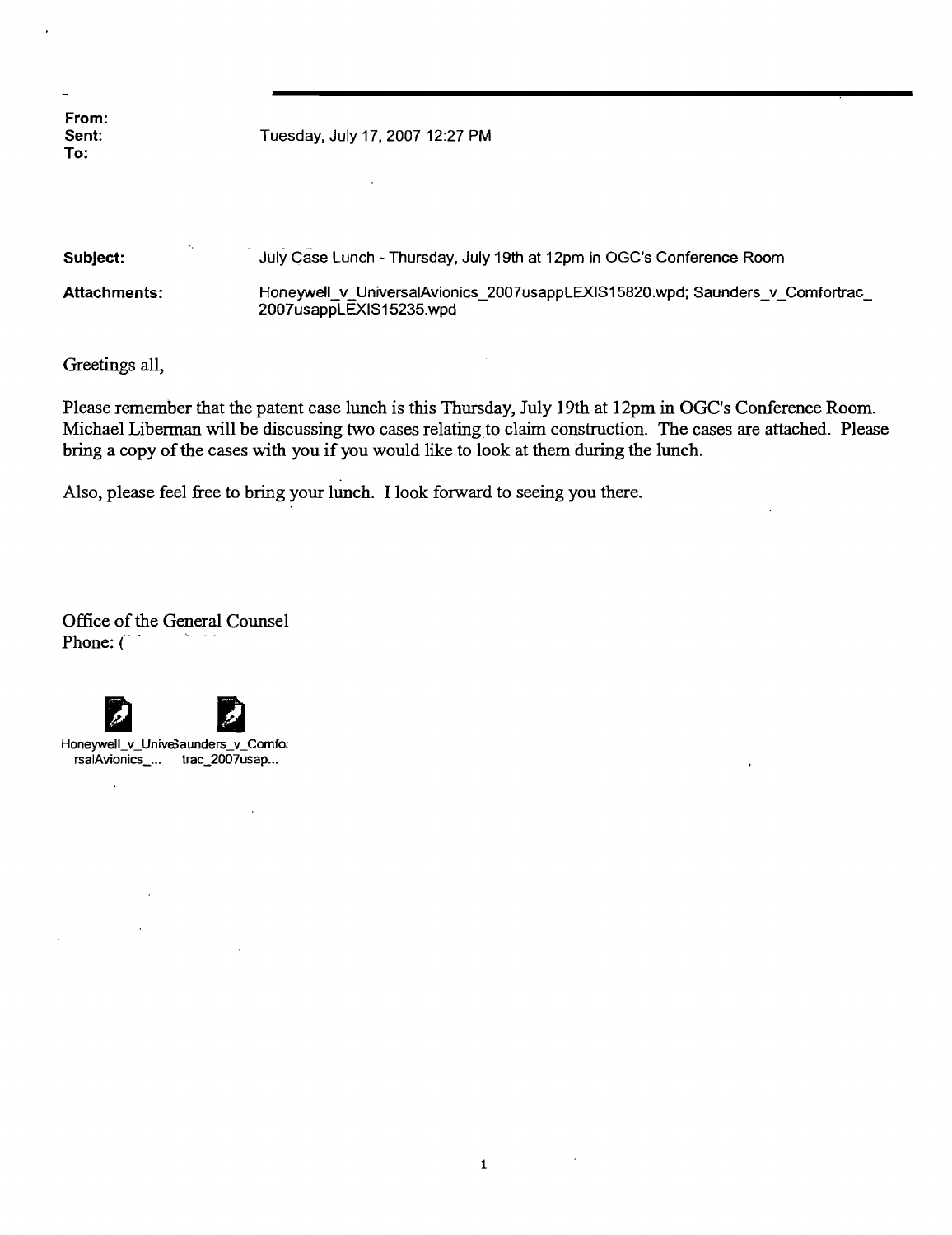**From: Sent:** Monday, August 27,20079:26 AM **To:** 

**Subject:** August Case Lunch - Wednesday, August 29th at 12pm in OGC's Conference Room' **Attachments:** seagate.pdf; echostar.pdf; Broadcom dismissal.pdf.

Greetings all, .

The patent case lunch is this Wednesday, August 29th at 12pm in OGC's Conference Room. Paul Bartkowski will be discussing two cases relating to a recent *en bane* Federal Circuit case *(Seagate).* He will also discuss the ongoing *Qualcomm v. ITC* appeal. The cases are attached. Please bring a copy of the cases with you if you would like to look at them during the lunch.

Also, please feel free to bring your lunch. I look forward to seeing you there.

**• "-;;::J--1 - --r** .

Office of the General Counsel Phone:

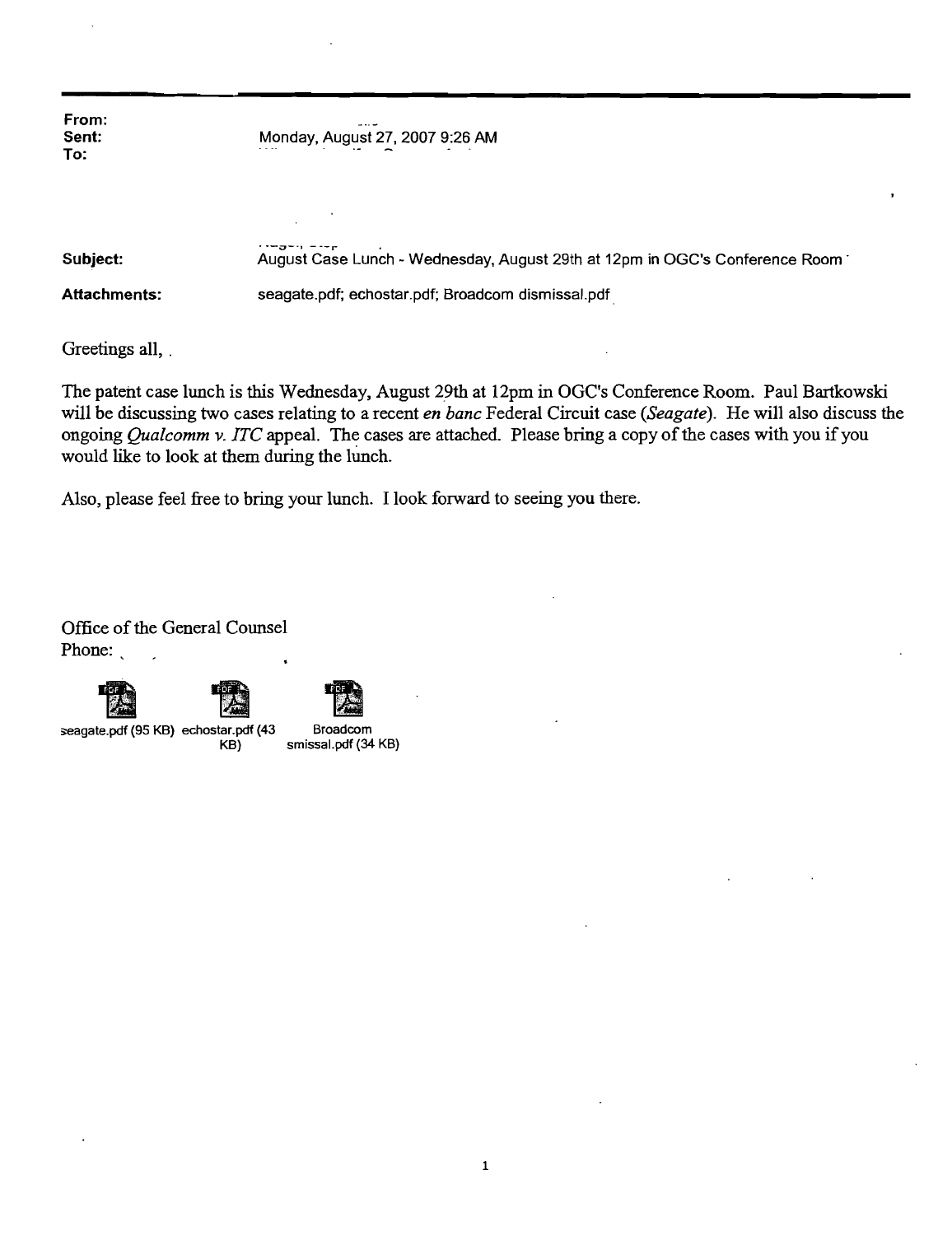Sent: Friday, September 21, 2007 9:07 AM

Subject: September Case Lunch - Tuesday. September 25th at 12pm in OGC's Conference Room Attachments: Comiskey.pdf; Nuijten.pdf

Hi all,

The patent *case* lunch is this Tuesday, September 25th at 12pm in OGC's Conference Room. Eric Frahm will be discussing two *cases* relating to section 101 of Title 35. The *cases* are attached. Please bring a copy ofthe *cases*  with you if you would like to look at them during the lunch and please feel free to bring your lunch. We look forward to seeing you there.

Also, we need volunteers to discuss cases at the October and November *case* lunches. It's really *easy* - you just pick two recent Federal Circuit cases to discuss with the group. If you are interested in volunteering, please let me know.

Office of the General Counsel Phone:

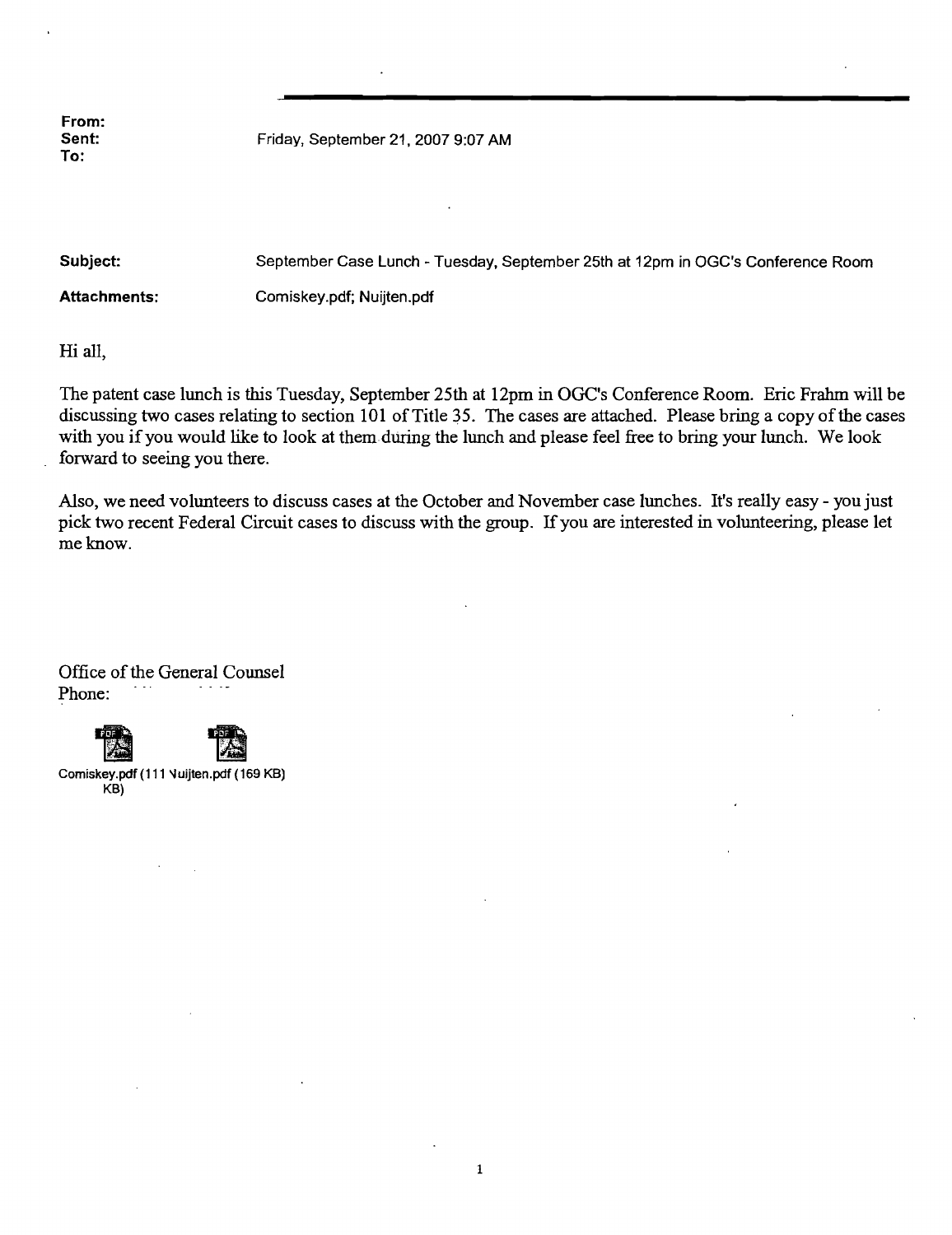rrom:<br>Sent: To: r--

Sent: Wednesday, October 17, 2007 10:52 AM<br>To:

Subject: Case Lunch - Tuesday, October 23rd at 12pm in OGC's Conference Room Attachments: 06-1503.pdf; 06-1192.pdf; USPTO KSR.pdf; Rules Changes USPTO.pdf

Hello,

The patent case lunch is next Tuesday, October 23rd at 12pm in OGC's Conference Room. Jonathan Engler will discuss two cases, one of which relates to infringement of method claims by dual entities and one of which relates to obviousness. The cases are attached. Please bring a copy of the cases with you if you would like to look at them during the lunch and please feel free to bring your lunch. We look forward to seeing you there.

Reducted per

Office of the General Counsel Phone:



)6-1503.pdf (59 KB) 06-1192.pdf (235 KB)





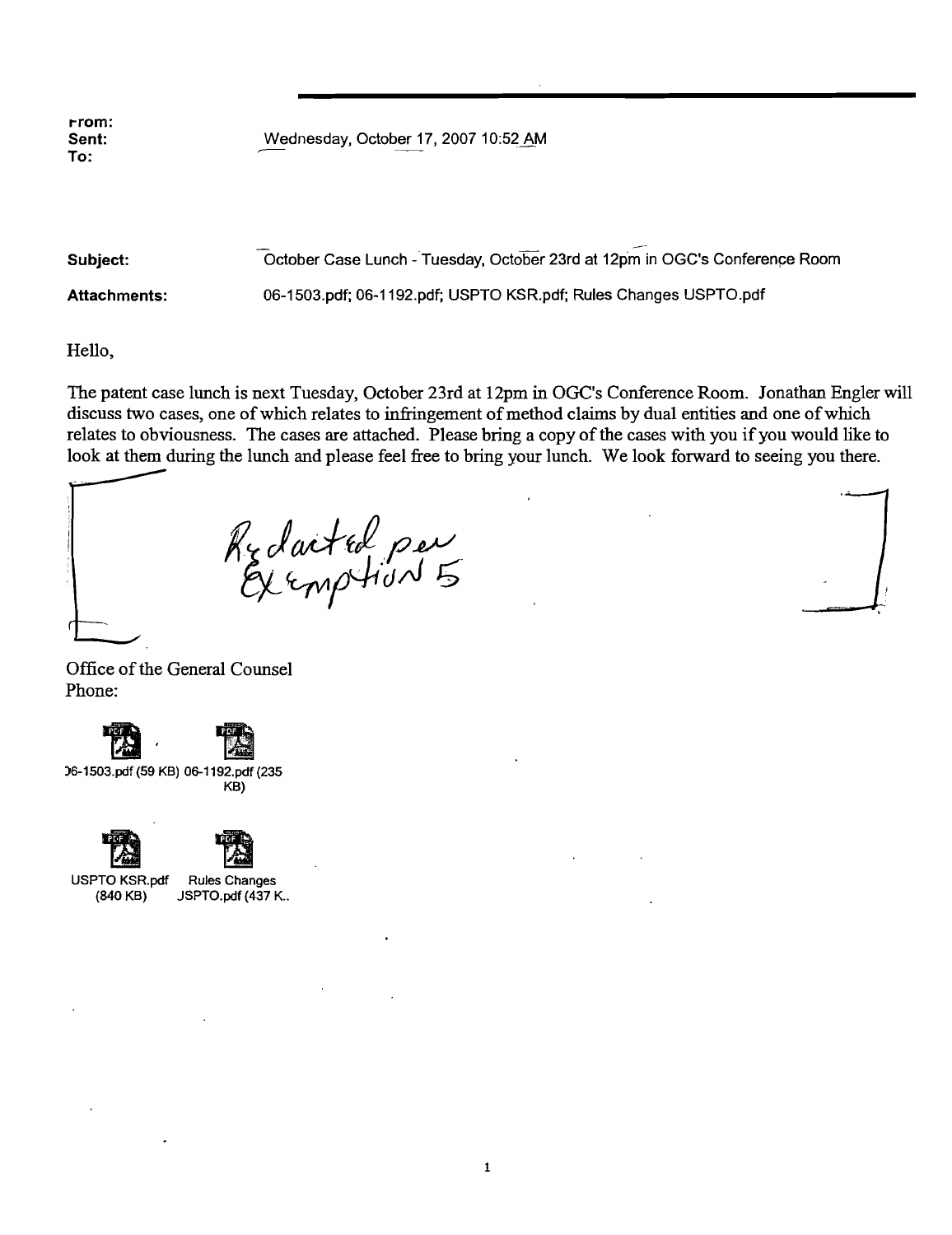# **Walters, Michelle**

| From: | Walters, Michelle                  |
|-------|------------------------------------|
| Sent: | Friday, December 14, 2007 11:39 AM |
| To:   |                                    |

| Subject:            | December Patent Case Lunch - Tuesday, December 18th at 12pm in OGC's Conference<br>Room |
|---------------------|-----------------------------------------------------------------------------------------|
| <b>Attachments:</b> | 06-1535.pdf; 07-1097.pdf                                                                |

Hi all,

The December case lunch will be next Tuesday, December 18th at 12pm in OGC's Conference Room. I will be presenting two cases, which are attached. Please bring a copy of the cases with you if you would like to look at them during the lunch and please feel free to bring your lunch. We look forward to seeing you there.

Best regards, Michelle

Michelle Walters Office of the General Counsel Phone: (202) 708-5468





 $\ddot{\phantom{a}}$ 

1995.pdf (94 KB)<br>
26-1535.pdf (94 KB)<br>
26-1535.pdf (94 KB)

 $\bar{1}$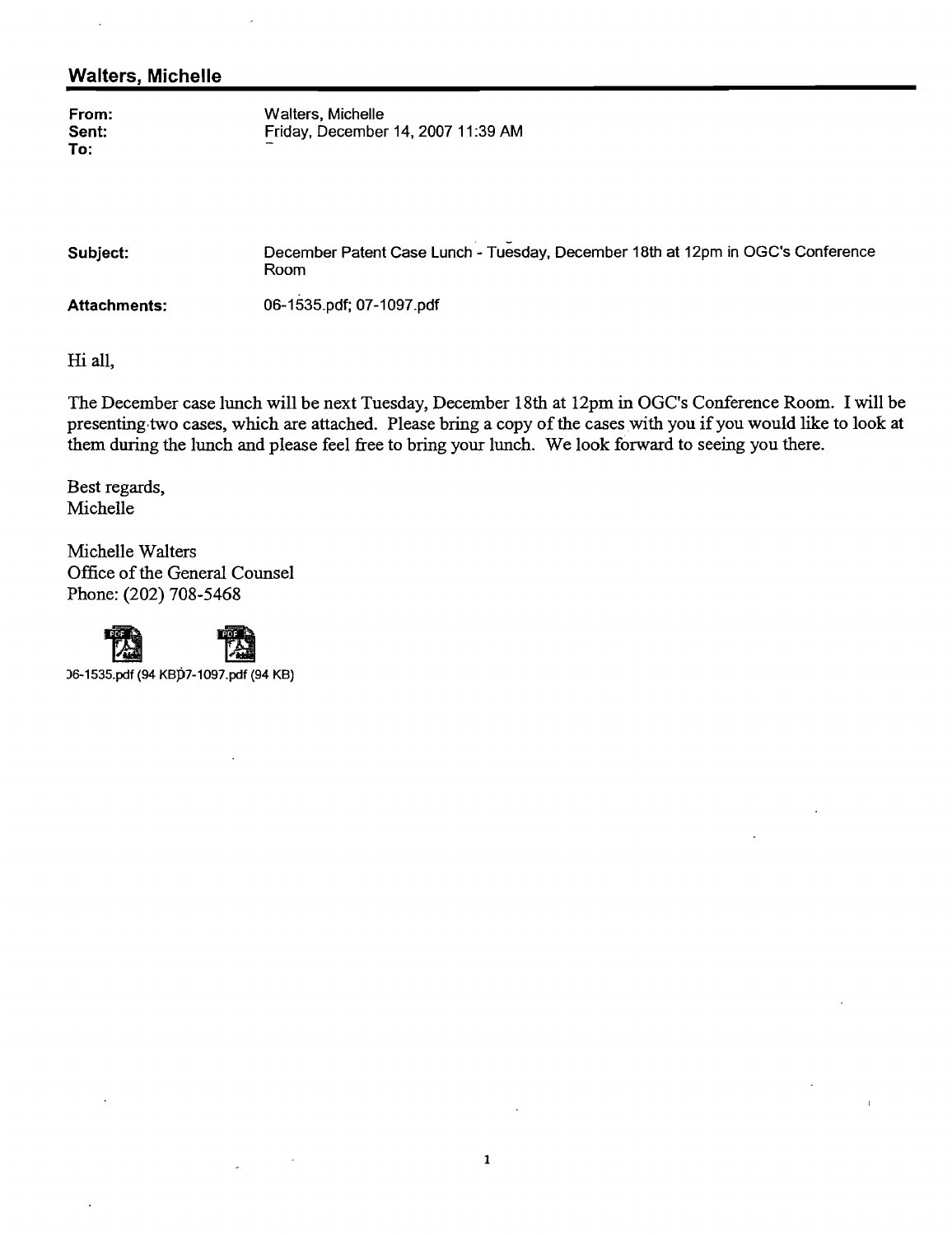| From:<br>Sent: | Tuesday, January 22, 2008 2:44 PM |                 | $\sim$ |
|----------------|-----------------------------------|-----------------|--------|
| To:            |                                   | Gerdine, Clint; |        |

| Subiect:            | January Patent Case Lunch - Tuesday, January 29th at 12pm in OGC's Conference Room                                        |
|---------------------|---------------------------------------------------------------------------------------------------------------------------|
| <b>Attachments:</b> | sandisk.pdf; 453 F 3d 1364.wpd; quantatranscript.pdf; petitionforcert.pdf;<br>questionpresented.pdf; solicitorgeneral.pdf |

Hi all,

The January case lunch will be next Tuesday, January 29th at 12pm in OGC's Conference Room. Clint will be presenting two cases, which are attached. One of the cases is on appeal at the Supreme Court, so I am also attaching the transcript from last week's oral argument and the petition for writ of cert, the question presented, and the Solicitor General's brief. Please bring a copy of the cases with you if you would like to look at them during the lunch and please feel free to bring your lunch. We look forward to seeing you there.

On a side note, we are always looking for volunteers to run the case lunch. April is already booked, but we need volunteers for February and March. If you'd like to volunteer (everyone is welcome), please drop me a quick email and let me know which month you're available.

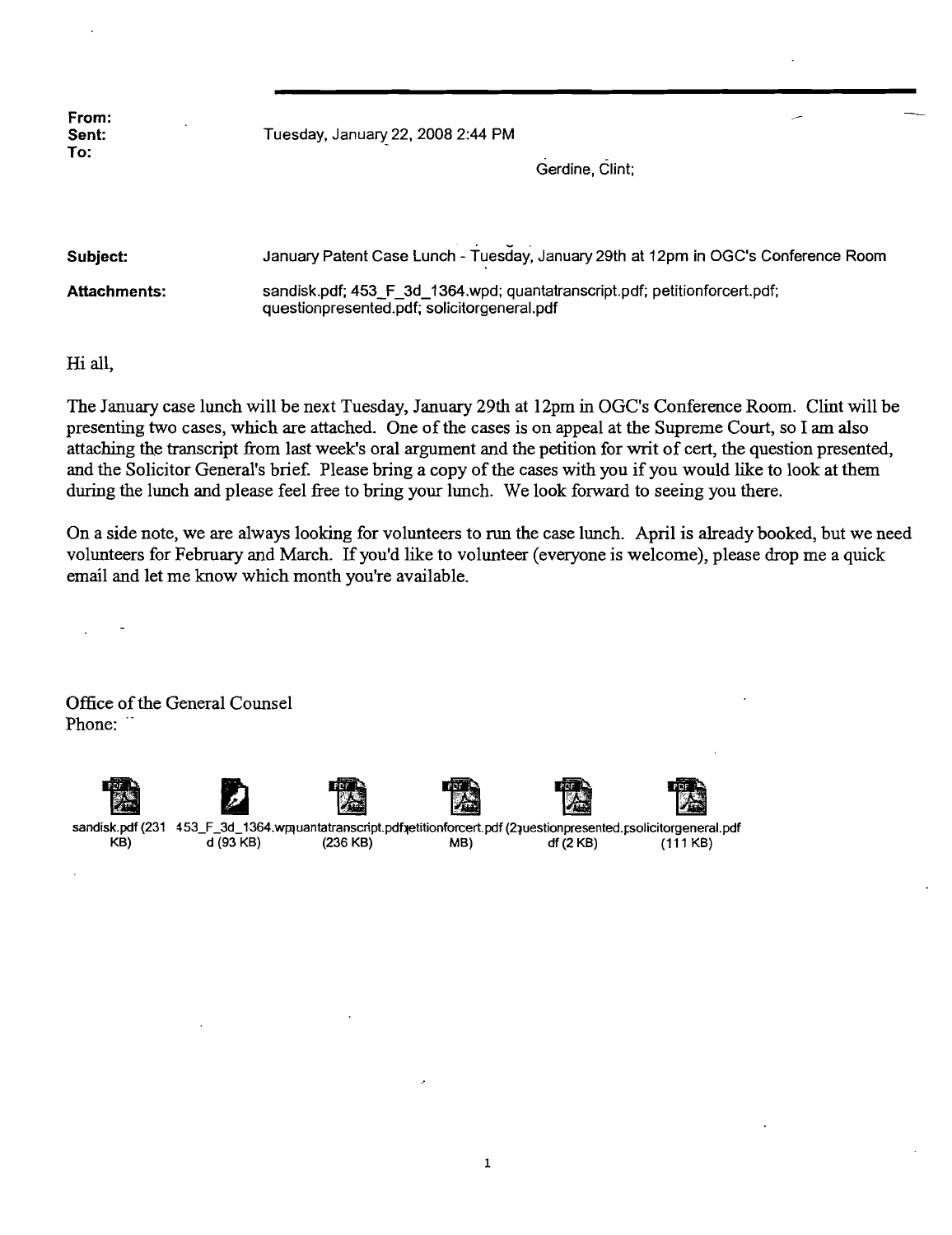Sent: Friday, March 21, 2008 11 :16 AM

Cc: Kapusta, Pablo<br>
Subject: March Patent C March Patent Case Lunch - Tuesday, March 25th at 12pm in OGC's Conference Room Attachments: Baldwin.pdf; Oatey.pdf

and a sale in a

Hi all,

The March case lunch will be next Tuesday, March 25th at 12pm in OGC's Conference Room. Our intern Pablo, will be presenting two cases, which are attached. Please bring a copy of the cases with you if you would like to look at them during the lunch and please feel free to bring your lunch. We look forward to seeing you there.

Office of the General Counsel Phone:

 $\mathbb{R}^2$ 



 $\epsilon$ 



Baldwin.pdf (55 KB)Oatey.pdf (129 KB)  $\ddot{\phantom{1}}$ 

 $\ddot{\phantom{a}}$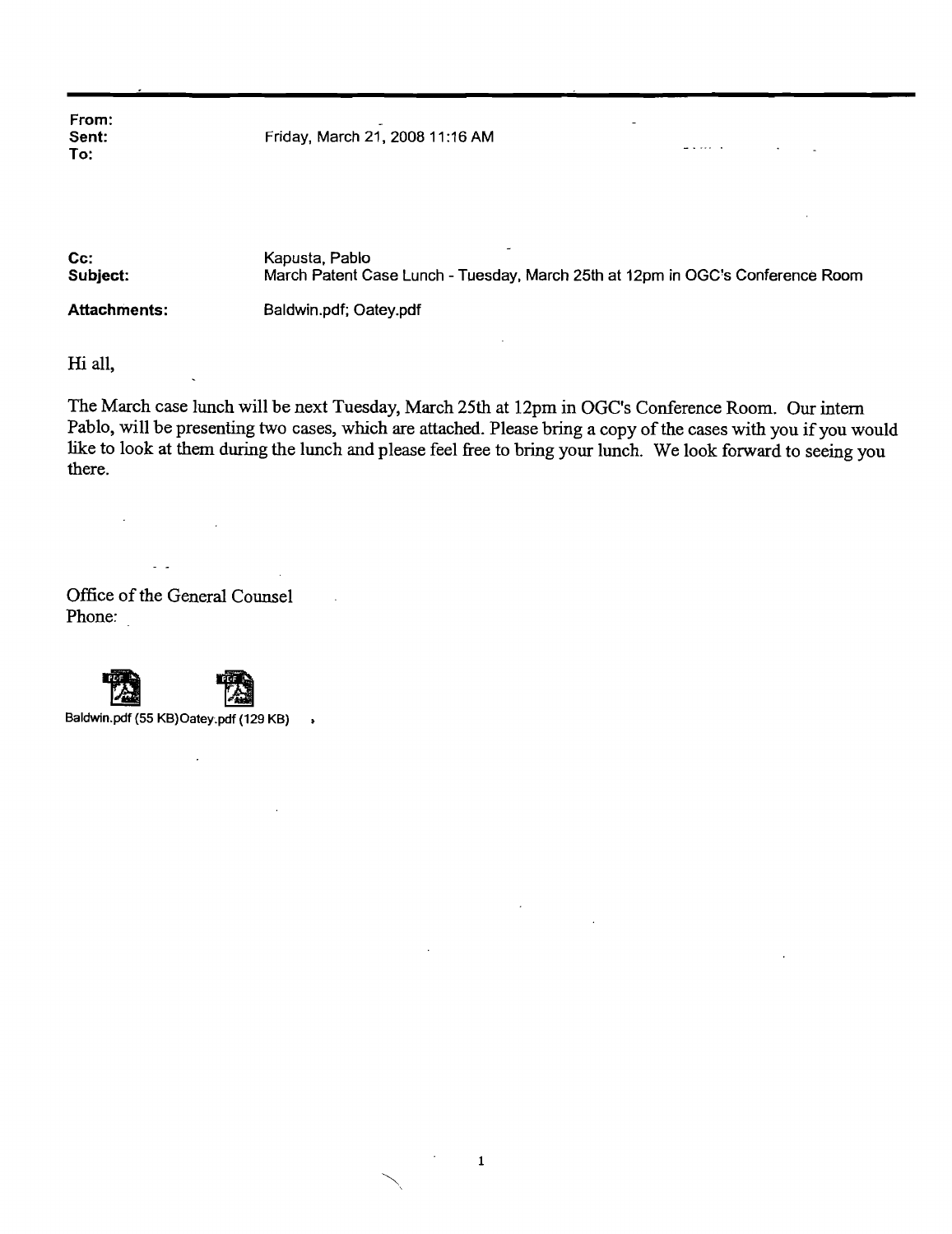Sent: Mondav. Aoril 28. 2008 12:18 PM

Subject: April Patent Case Lunch -- Noon, Wednesday, April 30 in OGC Conference Room

Attachments: Zenith.pdf; Agrizap.pdf

 $\ddot{\phantom{a}}$ 



Zenith.pdf (118 KB)Agrizap.pdf (51 KB)

Hi all,

 $\ddot{\phantom{a}}$ 

The April case lunch will be this Wednesday, April 30, at 12pm in OGC's Conference Room. Mark Rees will be presenting two recent cases that are attached. Please bring a copy of the cases with you if you would like to look at them during the lunch and please feel free to bring your lunch. We look forward to seeing you there.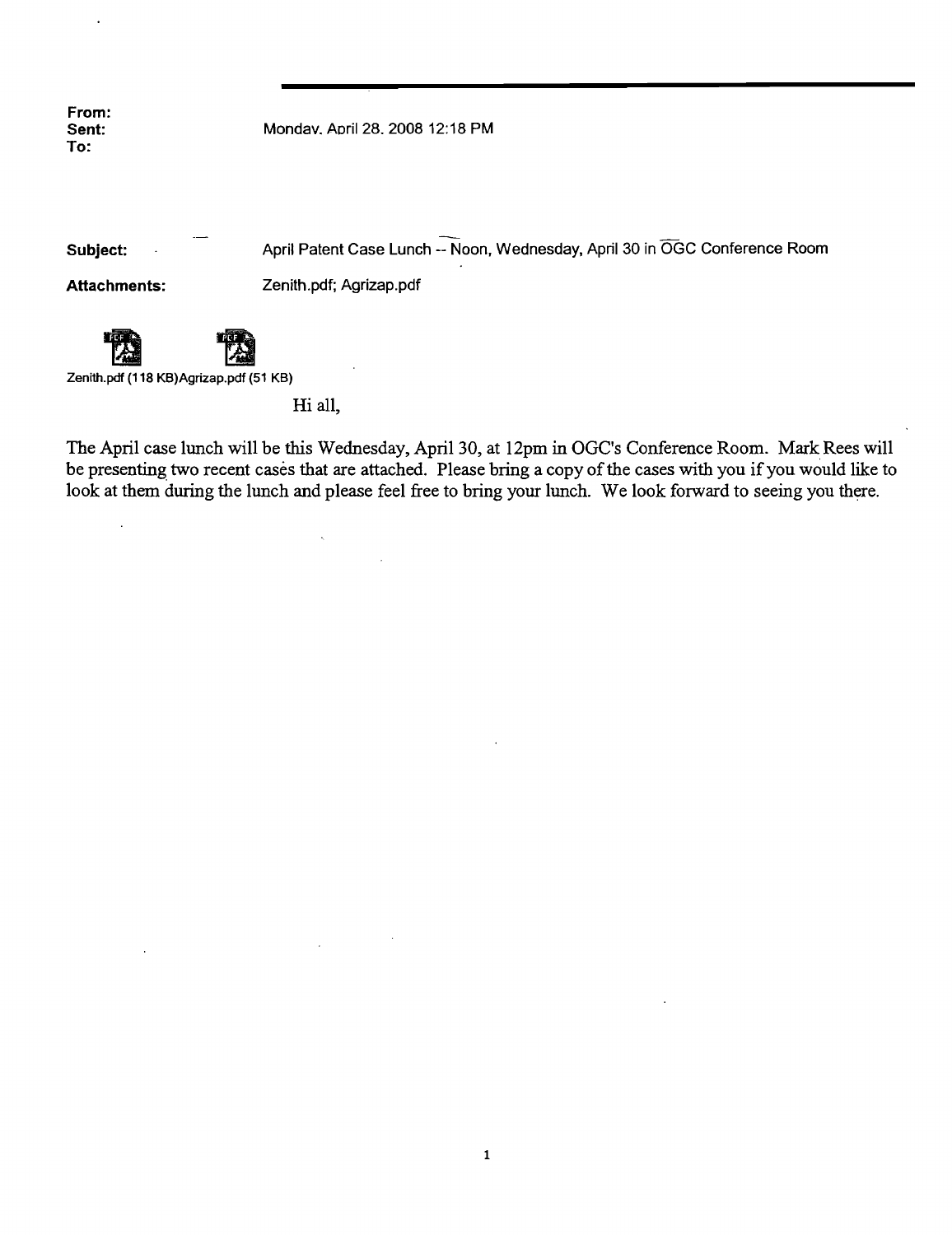To:

From: . Sent: Tuesday, May 20,200811 :2'6 AM

| Subject:            | Reminder: May Patent Case Lunch - Tuesday, May 20th at 12pm in OGC's Conference Room |
|---------------------|--------------------------------------------------------------------------------------|
| <b>Attachments:</b> | 06-1579.pdf; 06-1562.pdf                                                             |

Hi all,

The case lunch will begin at noon in OGC's conference room. We look forward to seeing you there.

From: Sent: To:

Subject:



)6-1579.pdf(44 KBP6-1562.pdf(61 KB}

Attached pis find the cases for next week's case lunch.

-----Orininal Messane-----

The May case lunch will be next Tuesday, May 20th at 12pm in OGC's Conference Room. Jonathan Engler will be presenting two cases, which he will circulate this afternoon. Please bring a copy of the cases with you if you would like to look at them during the lunch and please feel free to bring your lunch. We look forward to seeing you there.

Also, we're looking for volunteers to do the case lunch for June and July. If you'd like to help out, please let me know.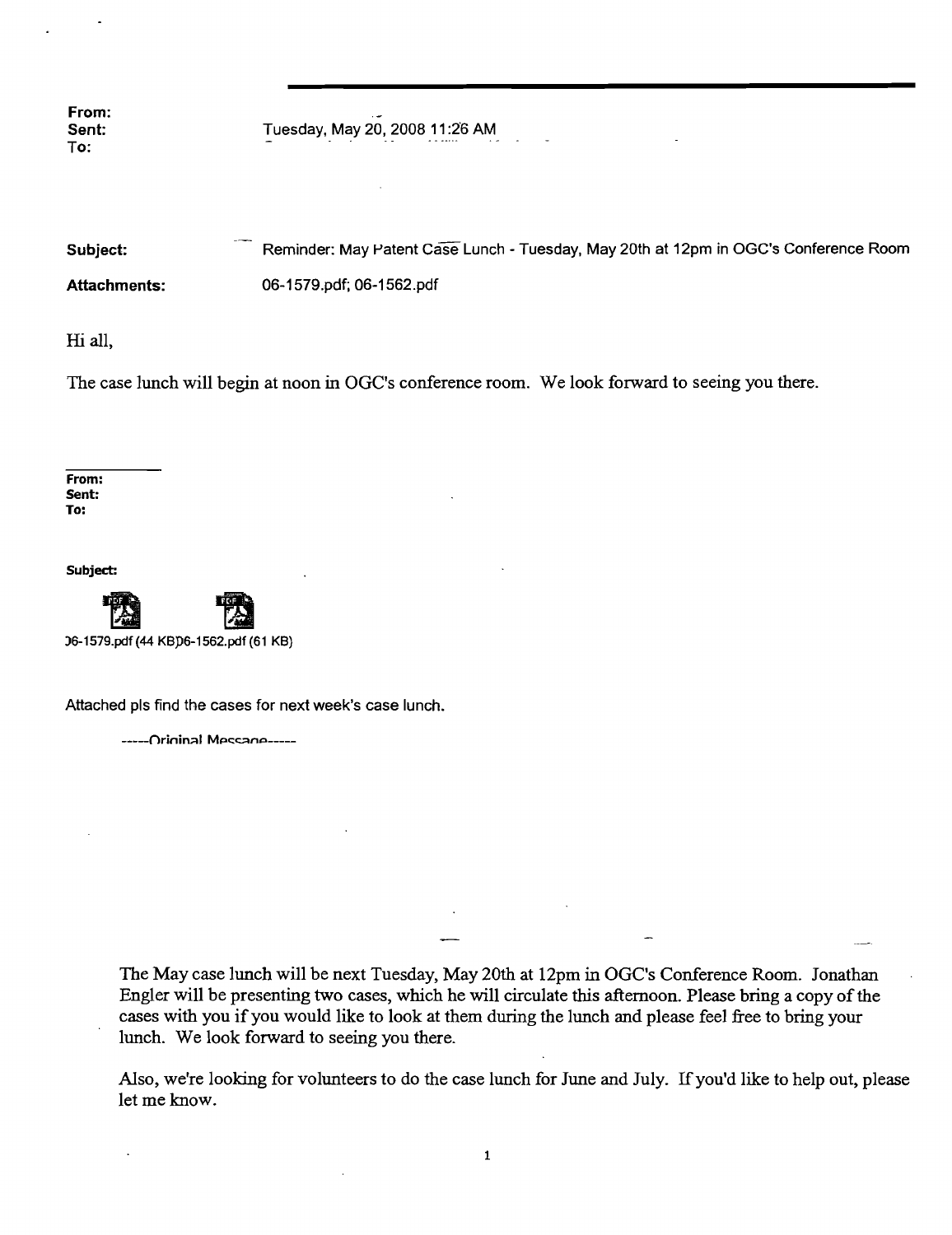Tuesday, June 24, 2008 9:57 AM

| Subject:     | المصادر والمتحد والمتحد والمستحدث والمستناد والمستحدث والمتمر والمستحدث والمستحدث<br>Patent Case Lunch - Tuesday, July 1st at 12pm in OGC's Conference Room |
|--------------|-------------------------------------------------------------------------------------------------------------------------------------------------------------|
| Attachments: | 08-1027.pdf; 07-1399.pdf                                                                                                                                    |

Hi all,

The next case lunch will be held Tuesday, July 1st at 12pm in OGC's Conference Room. Megan Valentine will be presenting two cases, which are attached. The first deals with the effect of disclosed embodiments on claim construction and the second deals with what type of testimony can support inequitable conduct. Please bring a copy of the cases with you if you would like to look at them during the lunch and please feel free to bring your lunch. We look forward to seeing you there.

 $\overline{\phantom{a}}$ 

Office of the General Counsel Phone:

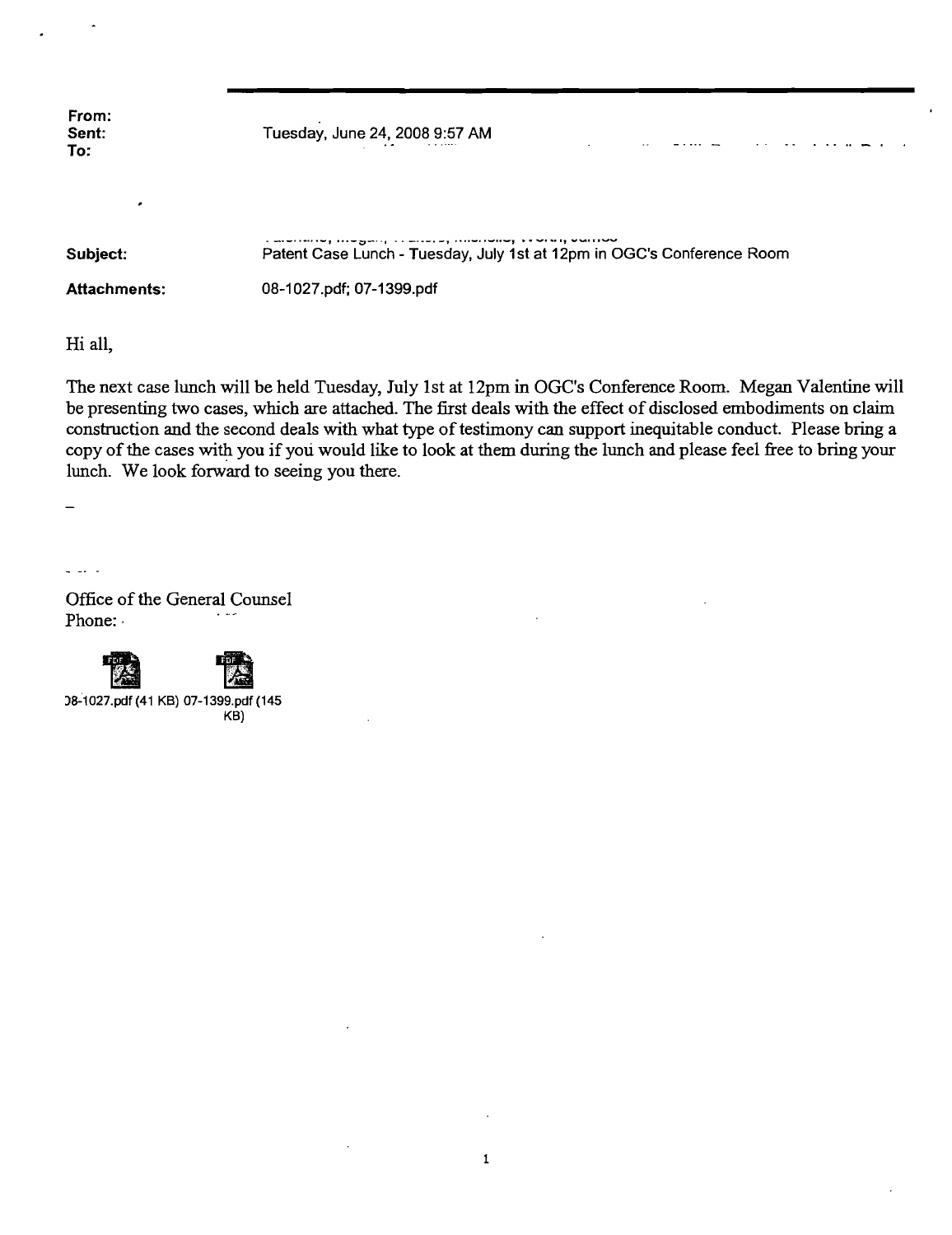Sent: Thursday, July 31, 2008 3:29 PM

Cc:<br>Subject: Patent Case Lunch - Tuesday, August 5th at 12pm in OGC's Conference Koom Attachments: Solomon v. ITC.pdf; Energizer v. ITC.pdf

Hi all,

The next case lunch will be on Tuesday, August 5th at l2pm in OGC's Conference Room. Constance Rogers will be presenting two ITC cases, which are attached. The first is *Solomon* v. *lTC,* which stemmed from 337 TA-56l (Combination Motors), and the second is *Energizer* v. *lTC,* which stemmed from 337-TA-493 (Batteries). Please bring a copy of the cases with you if you would like to look at them during the lunch, and please feel free to bring your lunch. We look forward to seeing you there.

 $\sim$   $\sim$ Solomon v. ITC.pdf Energizer v. ITC.pdf (82 KB) (132 KB)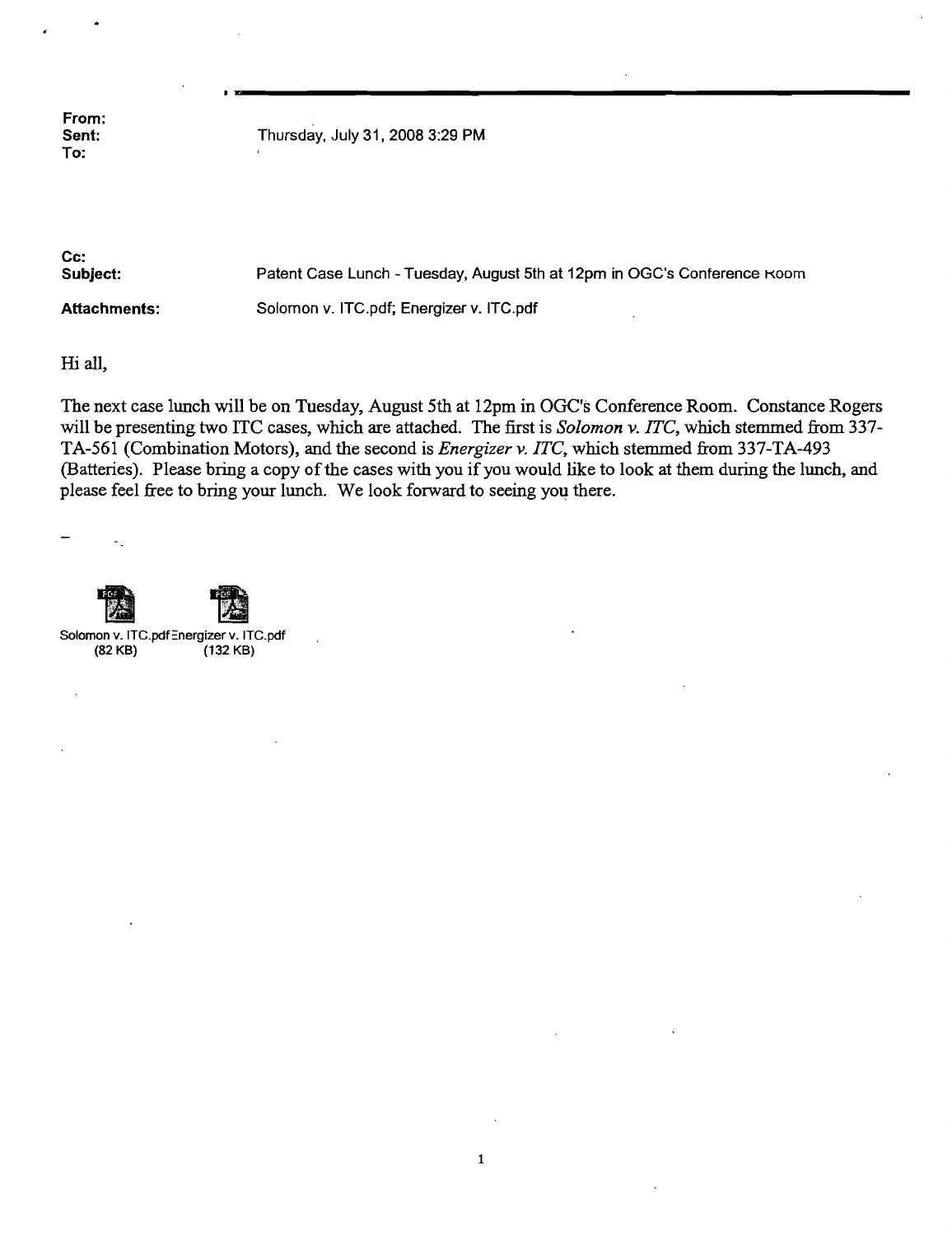

# Metro Directions

Take the orange, blue, yellow or green lines to the L'Enfant Plaza stop. Use the exit marked "L'Enfant Plaza, 9th & D Sts." & Exit onto D St. SW, and walk three blocks east to 6th and D streets. Walk south on 6th street to the comer of 6th and E streets. The USITC building is on the comer of 6th and E Sts., SW.

Pub. 3982; January 200

China: Description of Selected Government Practices and Policies Affecting Decision Ma in the Economy

Inv. No. 332-492 Pub. 3978; December 21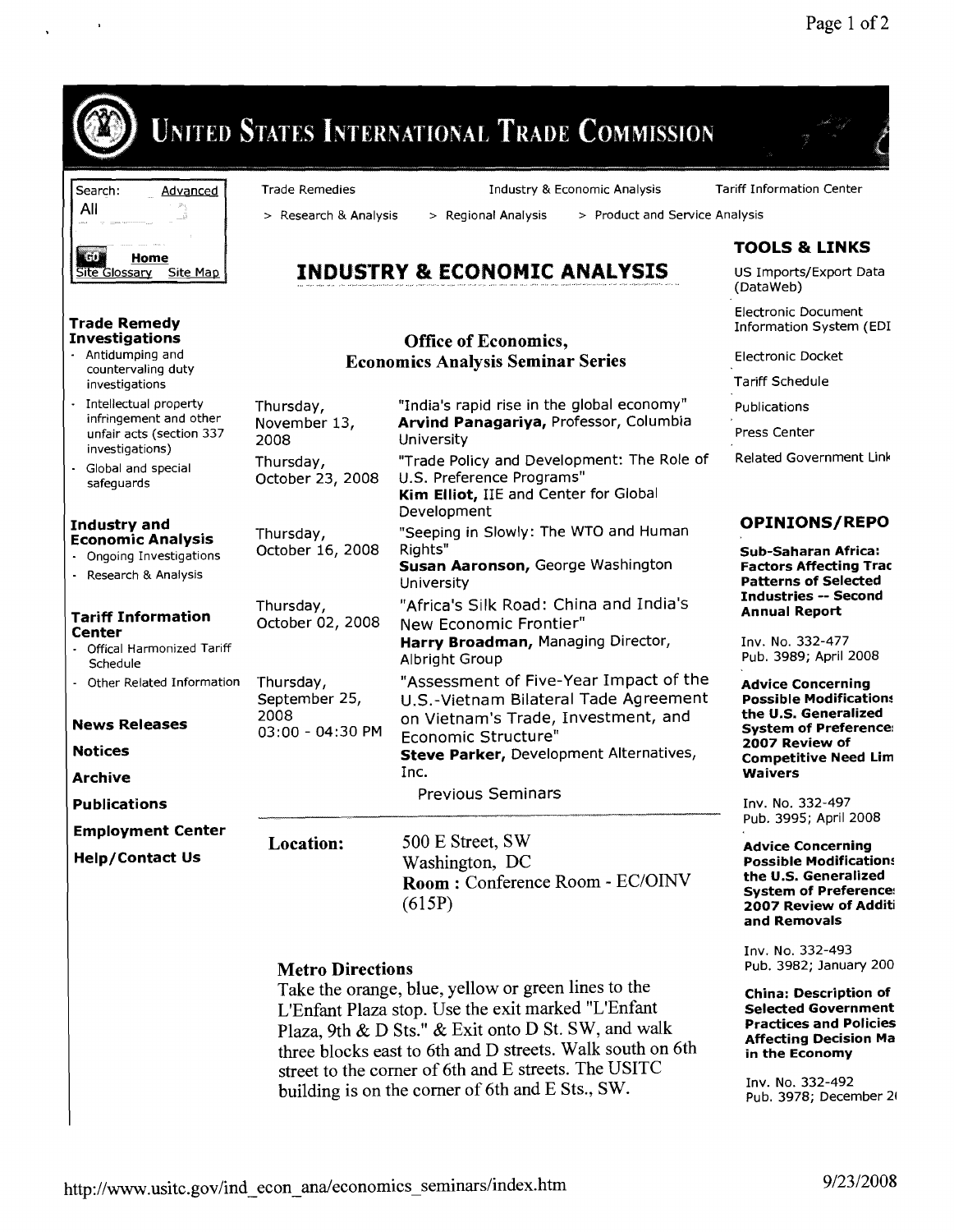Page 2 of 2

| Information                                  | Archive 2007        |
|----------------------------------------------|---------------------|
| Judith Dean                                  | <b>Archive 2006</b> |
| United States International Trade Commission | Archive 2005        |
| Judith.Dean@usitc.gov                        |                     |
| Office Of Economics                          | Archive 2004        |
| 202-205-3051                                 |                     |

Patricia MThomas United States International Trade Commission Patricia.Thomas1@usitc.gov Office Of Economics 202-205-3216

United States International Trade Commission 500 E Street, SW, Washington, DC 20436 Telephone: 202-205-2000

 $\overline{\phantom{a}}$ 



Privacy & Accessibility Statements, Freedom of Information, and Links to other Website Policies © 2006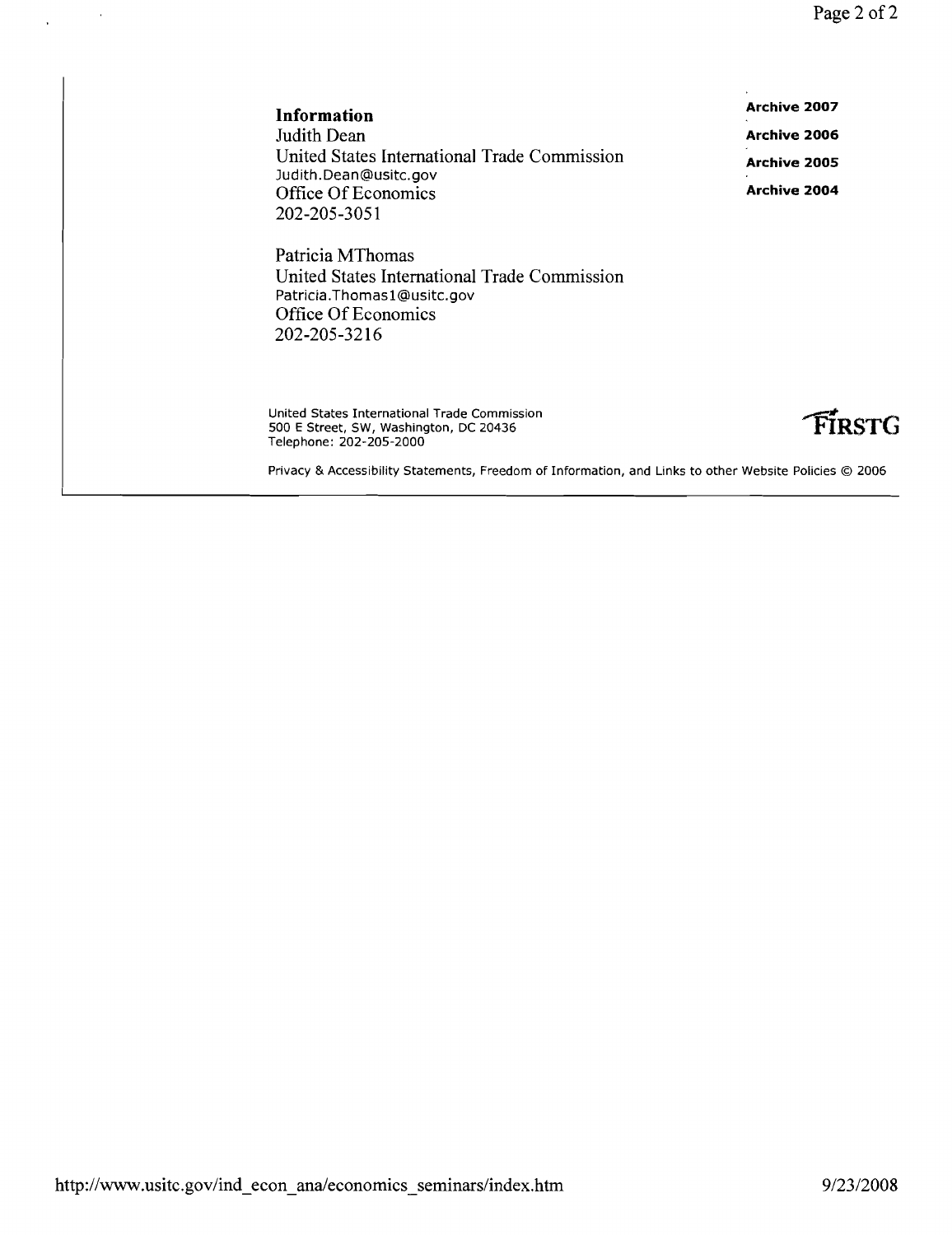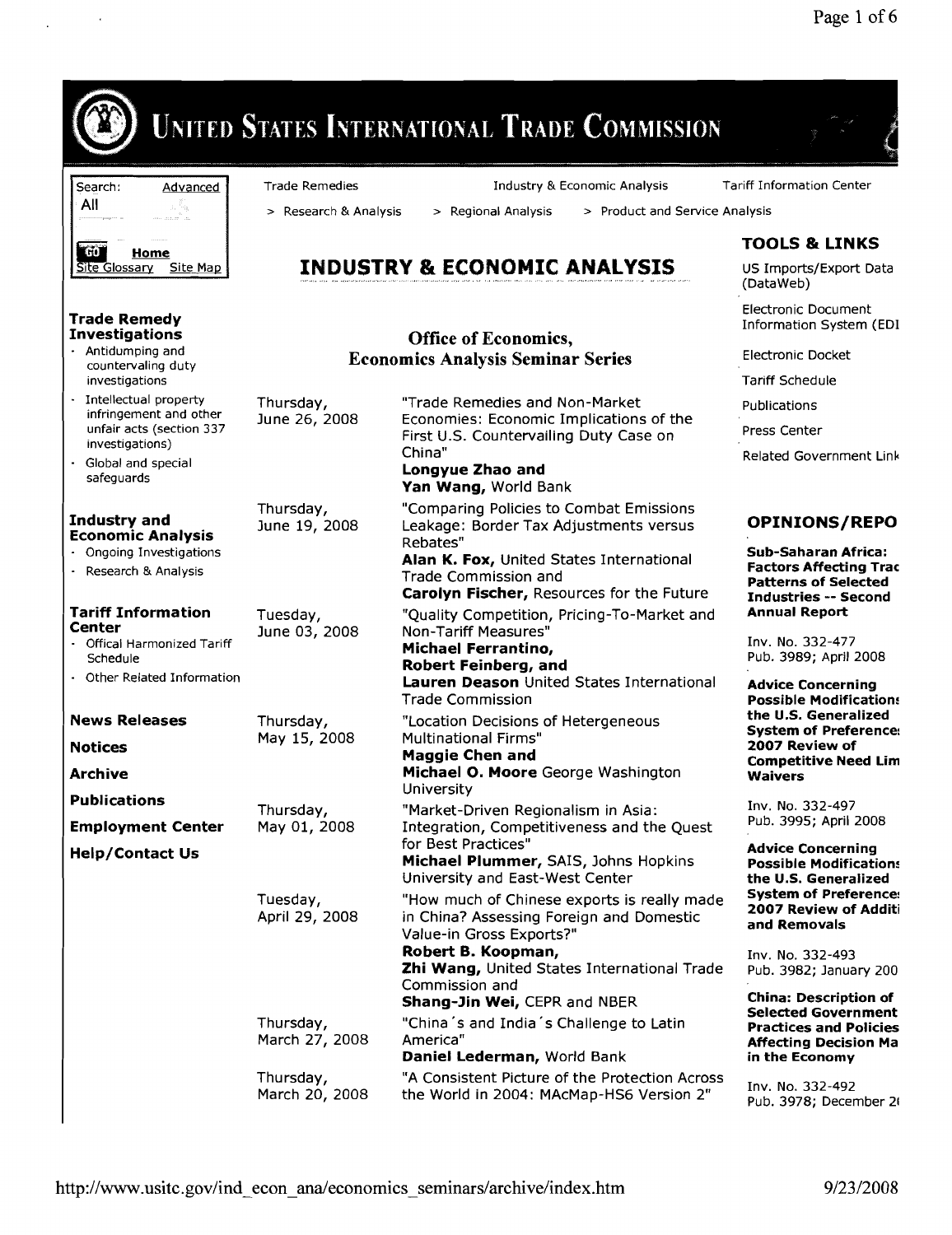|                                     | David LaBorde, IFPRI                                                                                                                                                                                                                                                           | Archive 2007        |
|-------------------------------------|--------------------------------------------------------------------------------------------------------------------------------------------------------------------------------------------------------------------------------------------------------------------------------|---------------------|
| Monday,<br>February 25, 2008        | "Reducing Illegal Immigrants in the U.S.: A<br>Dynamic CGE Analysis"                                                                                                                                                                                                           | <b>Archive 2006</b> |
|                                     | Peter B. Dixon, Centre of Policy Studies,<br>Monash University,                                                                                                                                                                                                                | Archive 2005        |
|                                     | Martin Johnson U.S. Department of<br>Commerce,                                                                                                                                                                                                                                 | Archive 2004        |
|                                     | Maureen T. Rimmer, Centre of Policy<br>Studies, Monash University                                                                                                                                                                                                              |                     |
| Thursday,<br>December 20,<br>2007   | "BEA's Industry Accounts: Current Status<br>and Future Prospects"<br>Erich Strassner, BEA                                                                                                                                                                                      |                     |
| Thursday,<br>December 06,<br>2007   | "Getting Ready: Preparation for Exporting"<br>Leonardo Iacovone, University of Sussex<br>and World Bank                                                                                                                                                                        |                     |
| Thursday,<br>November 29,<br>2007   | "The Genesis of the GATT"<br>Doug Irwin, Dartmouth College and<br>Petros Mavroidis, Columbia University Law<br>School Jointly Hosted by the USITC and the<br>World Bank                                                                                                        |                     |
| Thursday,<br>November 15,<br>2007   | "Measuring U.S. International Relative<br>Prices: A WARP View of the World"<br>Jaime Marquez, Federal Reserve Board                                                                                                                                                            |                     |
| Thursday,<br>November 08,<br>2007   | "Trade Growth, Production Fragmentation,<br>and China 's Environment"<br>Judy Dean, United States International<br>Trade Commission and<br>Mary Lovely, Syracuse University                                                                                                    |                     |
| Wednesday,<br>November 07,<br>2007  | "Developing Countries in International Trade<br>2007 - Trade and Development Index (TDI)"                                                                                                                                                                                      |                     |
|                                     | Sujip Ranjan Basu, UNCTAD and<br>Victor Ognitsev UNCTAD                                                                                                                                                                                                                        |                     |
| Thursday,<br>October 11, 2007       | "Agricultural Trade Reform and Rural<br>Prosperity: Lessons from China"<br>Will Martin, World Bank                                                                                                                                                                             |                     |
| Thursday,<br>October 04, 2007       | "Closing China's Trade Surplus"<br>Doug Nyhus, INFORUM, University of MD                                                                                                                                                                                                       |                     |
| Thursday,<br>September 27,<br>2007  | "The Rising Sophistication of China's<br>Exports: Assessing the Roles of Processing<br>Trade, Foreign Invested Firms, Human<br>Capital, and Government Policies"<br>Zhi Wang, United States International Trade<br>Commission and<br><b>Shang-Jin Wei, Columbia University</b> |                     |
| Wednesday,<br>September 26,<br>2007 | "China's Innovation Policy in the Context of<br>National Innovation System Reform"<br>Lan Xue Professor and Director China<br>Institute for S&T Policy, Tsinghua Uniiversity                                                                                                   |                     |
| Wednesday,<br>June 06, 2007         | "Foreign Subsidization and Excess Capacity"                                                                                                                                                                                                                                    |                     |
|                                     | <b>Bruce Blonigen, University of Oregon</b>                                                                                                                                                                                                                                    |                     |
| Monday,<br>May 07, 2007             | "Stuctural Estimation and Solution of<br><b>Internation Trade Models with</b><br>Heterogeneous Firms"                                                                                                                                                                          |                     |
|                                     | Edward J. Balistrer, Colorado School of<br>Mines                                                                                                                                                                                                                               |                     |

 $\hat{\boldsymbol{\epsilon}}$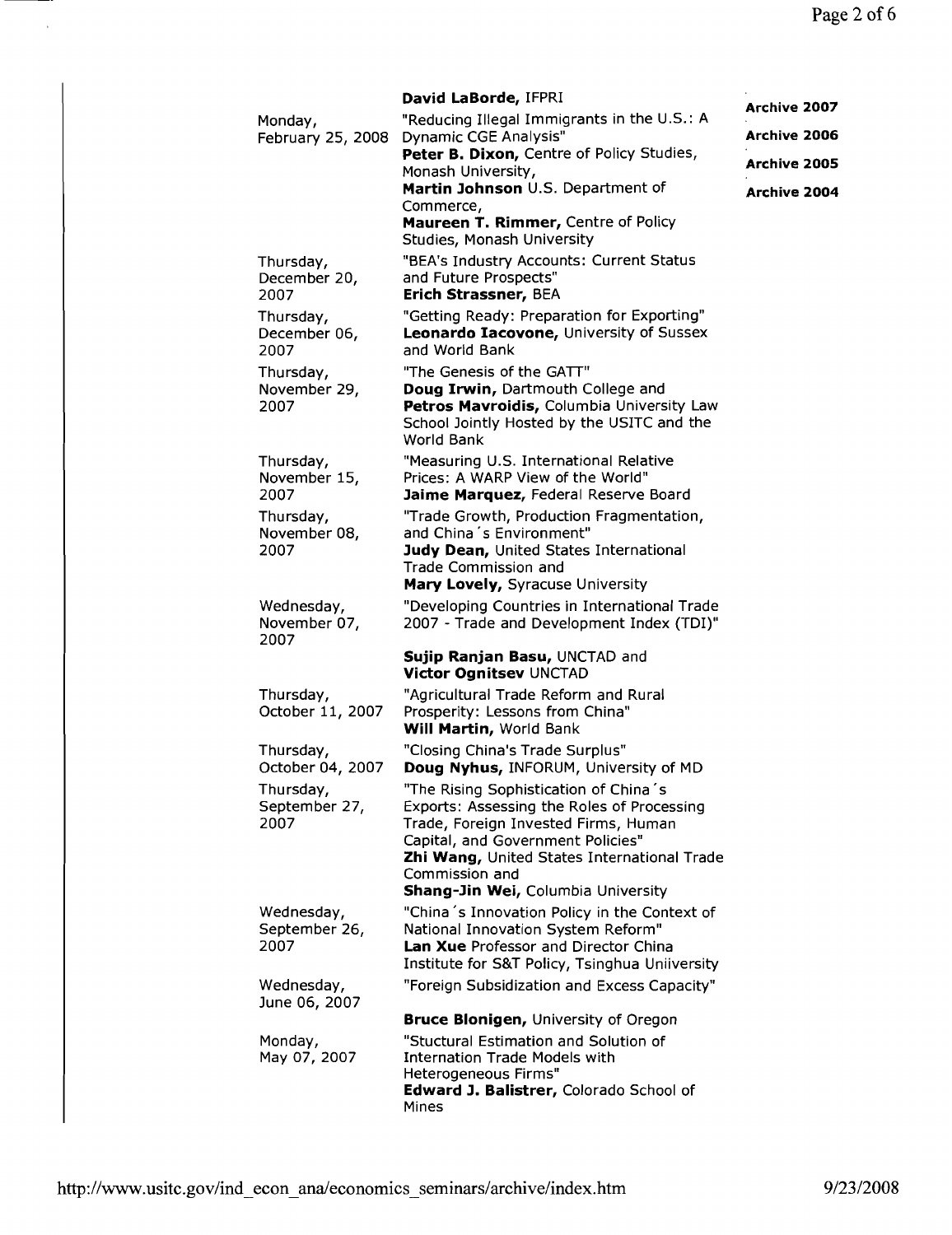| Thursday,<br>May 03, 2007          | "Legislated Protection and the WTO"<br>T. Renee Bowen, Georgetown University                                                                                                             |
|------------------------------------|------------------------------------------------------------------------------------------------------------------------------------------------------------------------------------------|
| Thursday,<br>April 26, 2007        | "Developing Economies and International<br>Investors: Do investment promotion<br>agencies bring them together?"                                                                          |
|                                    | Beata Smarzynska Javorcik, World Bank                                                                                                                                                    |
| Thursday,<br>April 05, 2007        | "U.S. Antidumping on Vietnamese Catfish:<br>Impacts on Mekong Farmers"<br>Irene Brambilla, Yale                                                                                          |
| Thursday,<br>March 29, 2007        | "China's Emerging Domestic Debt Markets<br>(from 1867 to 1960)"<br>Pieter Bottelier, SAIS-Johns Hopkins<br>University                                                                    |
| Tuesday,<br>March 13, 2007         | "The 2007 Farm Bill: Help or Hindrance to<br>the Doha Round and Resolution of the Brazil<br>Cotton Case?"<br>Prof. Robert Thompson, University of<br>Illinois                            |
| Wednesday,<br>March 07, 2007       | "Trade, Politics, and the Environment<br>Tailpipe vs. Smokestack"<br>Carol McAusland, University of Maryland,<br>College Park                                                            |
| Thursday,<br>February 08, 2007     | "Vertical Linkages in Partial Equilibrium<br>Models"<br>James Fetzer, United States International<br>Trade Commission                                                                    |
| Thursday,<br>January 25, 2007      | "How and Why Does Trade Grow?"<br>Tim Kehoe, University of Minnesota                                                                                                                     |
| Thursday,<br>January 18, 2007      | "A Trade Restrictiveness Index for the United<br>States (from 1867 to 1960)"<br>Irwin Doug, Darmouth                                                                                     |
| Monday,<br>December 18,<br>2006    | "Partial-Equilibrium Analysis of RTAs: Deep<br>Integration and Trade-Productivity Links"<br><b>Sherman Robinson, University of Sussex</b>                                                |
| Thursday,<br>December 14,<br>2006  | "An Anatomy of China's Trade Growth"<br>Caroline Freund, World Bank                                                                                                                      |
| Thursday,<br>October 19, 2006      | "Structural Estimation and Solution of<br><b>International Trade Models with</b><br>Heterogeneous Firms"<br>Russell H. Hillberry, University of<br>Melbourne                             |
| Thursday,<br>October 12, 2006      | "Accouting for Discrepancies in Bilateral<br>Trade: The Case of China, Hong Kong and<br>the U.S."<br>Michael Ferrantino and,<br>Zhi Wang United States International Trade<br>Commission |
| Thursday,<br>October 05, 2006      | "Does Antidumping Use Contribute to Trade<br>Liberalization? An Empirical Analysis"<br>Michael O. Moore, George Washington<br>University                                                 |
| Thursday,<br>September 21,<br>2006 | "How Fragmented is China's Trade?"<br>K.C. Fung, Univ. of California, Santa Cruz<br>and<br>Judy Dean, United States International                                                        |

 $\frac{1}{\sqrt{2}}$ 

 $\frac{1}{2}$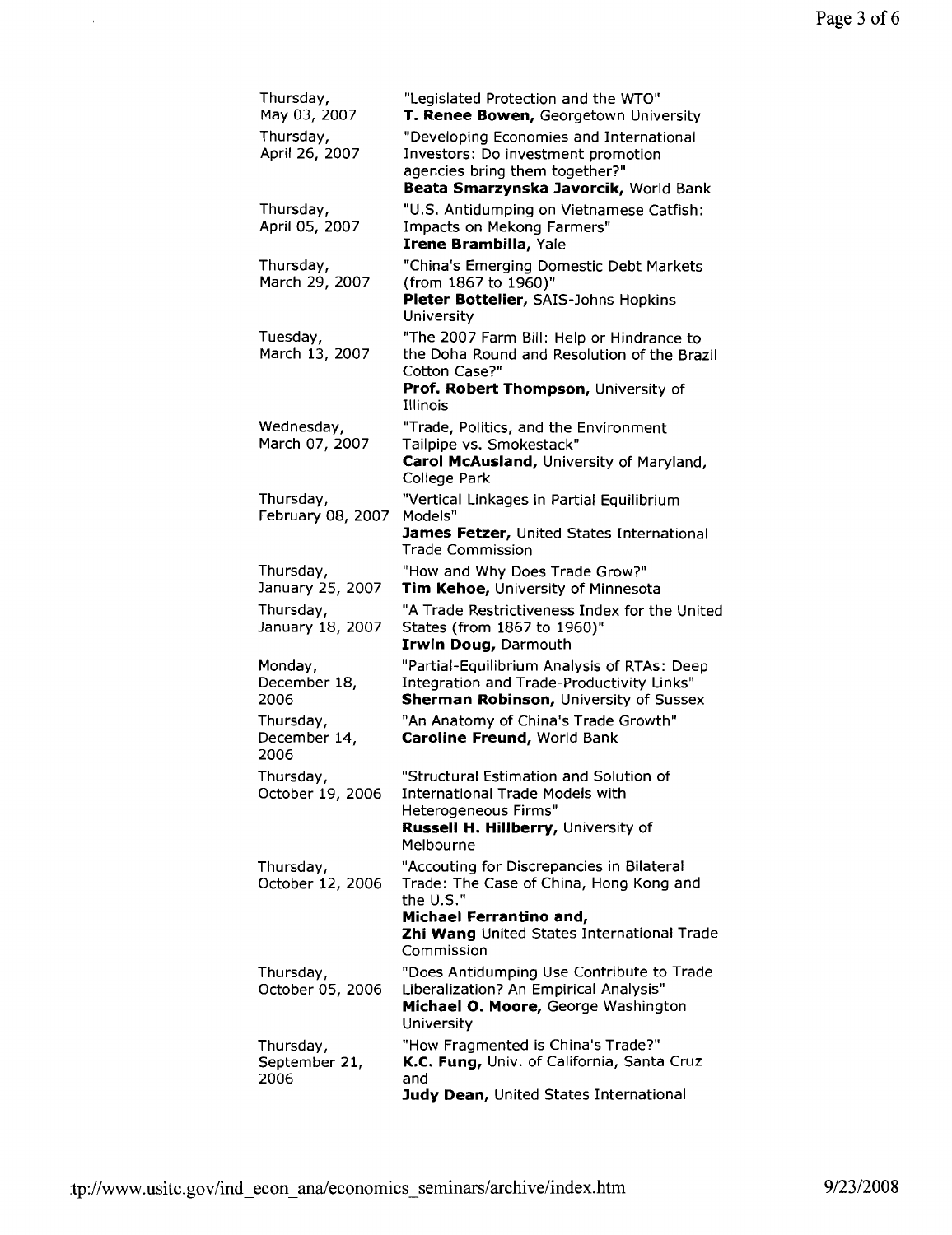|                                    | <b>Trade Commission</b>                                                                                                                                                                                                                                  |
|------------------------------------|----------------------------------------------------------------------------------------------------------------------------------------------------------------------------------------------------------------------------------------------------------|
| Thursday,<br>September 14,<br>2006 | "Does China Need a New Growth Model?"<br>James Riedel, Johns Hopkins University -<br><b>SAIS</b>                                                                                                                                                         |
| Thursday,<br>July 13, 2006         | "Estimating Hong Kong Re-export Markups<br>and Reconciling Trade Statistics from China,<br>Hong Kong and Trading Partners"<br>Zhi Wang, United States International Trade<br>Commission<br>Mark Gelher, USDA, and<br>Shunli Yao, CCER, Peking University |
| Thursday,<br>June 29, 2006         | "A Spatial Model of International Price<br>Dispersion"<br>Michael Anderson, and Washington and<br>Lee University, Kurt Schaefer, Calvin College<br>Stephen Smith, Gordon College                                                                         |
| Thursday,<br>June 08, 2006         | "Sectoral Gravity Modeling of Free Trade<br>Agreements"<br><b>Bill Powers, United States International</b><br><b>Trade Commission</b>                                                                                                                    |
| Thursday,<br>June 01, 2006         | "Global Logistics Indicators, Supply Chain<br>Metrics, and Bilateral Trade Patterns"<br>Uma Subramanian, World Bank                                                                                                                                      |
| Thursday,<br>May 11, 2006          | "The Productivity Effects of Services<br>Liberalization Evidence from the Czech<br>Republic"<br>Jens Arnold, World Bank                                                                                                                                  |
| Thursday,<br>April 27, 2006        | "Japan's Protection and the Effects of<br>Reducing It"<br><b>Scott Bradford, Brigham Young University</b><br>and Institute for International Economics                                                                                                   |
| Wednesday,<br>April 12, 2006       | "Does Regionalism Increase Foreign Direct<br>Investment? An Empirical Investigation"<br>Maggie Chen, George Washington<br>University                                                                                                                     |
| Thursday,<br>March 16, 2006        | "The Effects of Outsourcing on the Elasticity<br>of Labor Demand"<br>Mine Senses, Johns Hopkins University                                                                                                                                               |
| Thursday,<br>January 19, 2006      | "Policy Anchors: How Do Free Trade<br>Agreements Compare With WTO Accessions<br>As Vehicles For Developing-Country Policy<br>Reform?"<br>Michael Ferrantino, United States<br><b>International Trade Commission</b>                                      |
| Tuesday,<br>December 13,<br>2005   | "Importers, Exporters, and Multinationals: A<br>Portrait of US Firms that Trade Goods"<br><b>Brad Jensen, Institute for International</b><br>Economics                                                                                                   |
| Thursday,<br>November 17,<br>2005  | "Analysing Convergence with a Multi-Country<br>Computable General Equilibrium Model"<br>Peter Dixon, and<br>Maureen Rimmer, Monash University                                                                                                            |
| Thursday,<br>November 03,<br>2005  | "Doha Agricultural and Other Merchandise<br>Trade Reform: What's at Stake?""<br>Kym Anderson, University of Adelaide and<br>World Bank                                                                                                                   |

 $\hat{\mathcal{A}}$ 

 $\sim$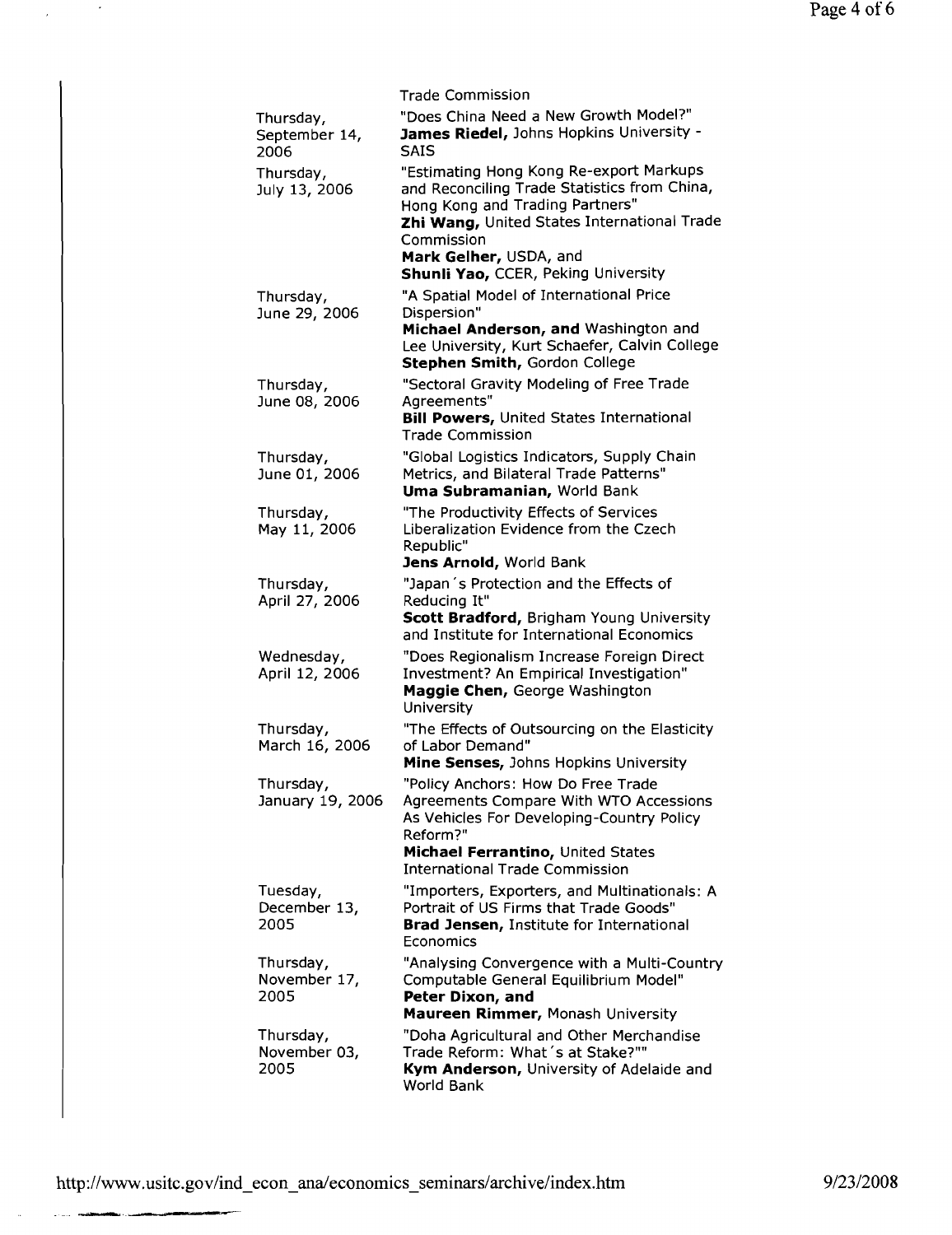| 500 E Street SW                                                                                                                                       |
|-------------------------------------------------------------------------------------------------------------------------------------------------------|
| <b>Current Seminars</b>                                                                                                                               |
| the Role of Retaliation in Filings"<br>Robert Feinberg,<br>Kara Olson, American University                                                            |
| "The Spread of Antidumping Regimes and                                                                                                                |
| "Trade Policy, Income Risk and Welfare"<br>Pravin Krishna, Johns Hopkins University                                                                   |
| "NAFTA's and CUSFTA's Impact on<br>International Trade"<br>John Romalis, University of Chicago and<br><b>IMF</b>                                      |
| Settlement: Why are So Few Challenged?"<br>Chad Brown, Brandeis University and<br><b>Brookings Institution</b>                                        |
| Bank<br>"Trade Remedies and WTO Dispute                                                                                                               |
| "Estimating the Poverty Impacts of a WTO<br>Agreement"<br>Tom Hertel, Purdue University and World                                                     |
| "Offshoring Tariff Evasion: Evidence from<br>Hong Kong as Entrepot Trader"<br>Shang-Jin Wei, International Monetary<br>Fund and Brookings Institution |
| "Initiating U.S. Free Trade Agreements: How<br>Do Potential Partners Stack Up"<br>Michael Moore, George Washington<br>University                      |
| "Do Free Trade Agreements Actually<br>Increase Members' International Trade"<br>Jeff Bergstrand, University of Notre Dame                             |
| "Service Outsourcing, Productivity and<br>Employment: Evidence from US"<br>Mary Amiti, International Monetary Fund                                    |
| "Growth Dynamics: The Myth of Economic<br>Recovery"<br>Valerie Cerra, IMF Institute and Sweta<br>Saxena, University of Pittsburgh                     |
|                                                                                                                                                       |

**Location:**  Street, S Washington, DC **Room:** Conference Room - EC/OINV (615P)

# **Metro Directions**

 $\ddot{\phantom{0}}$ 

Take the orange, blue, yellow or green lines to the L'Enfant Plaza stop. Use the exit marked "L'Enfant Plaza, 9th & D Sts." & Exit onto D St. SW, and walk three blocks east to 6th and D streets. Walk south on 6th street to the corner of 6th and E streets. The USITC building is on the corner of 6th and E Sts., SW.

# **Information**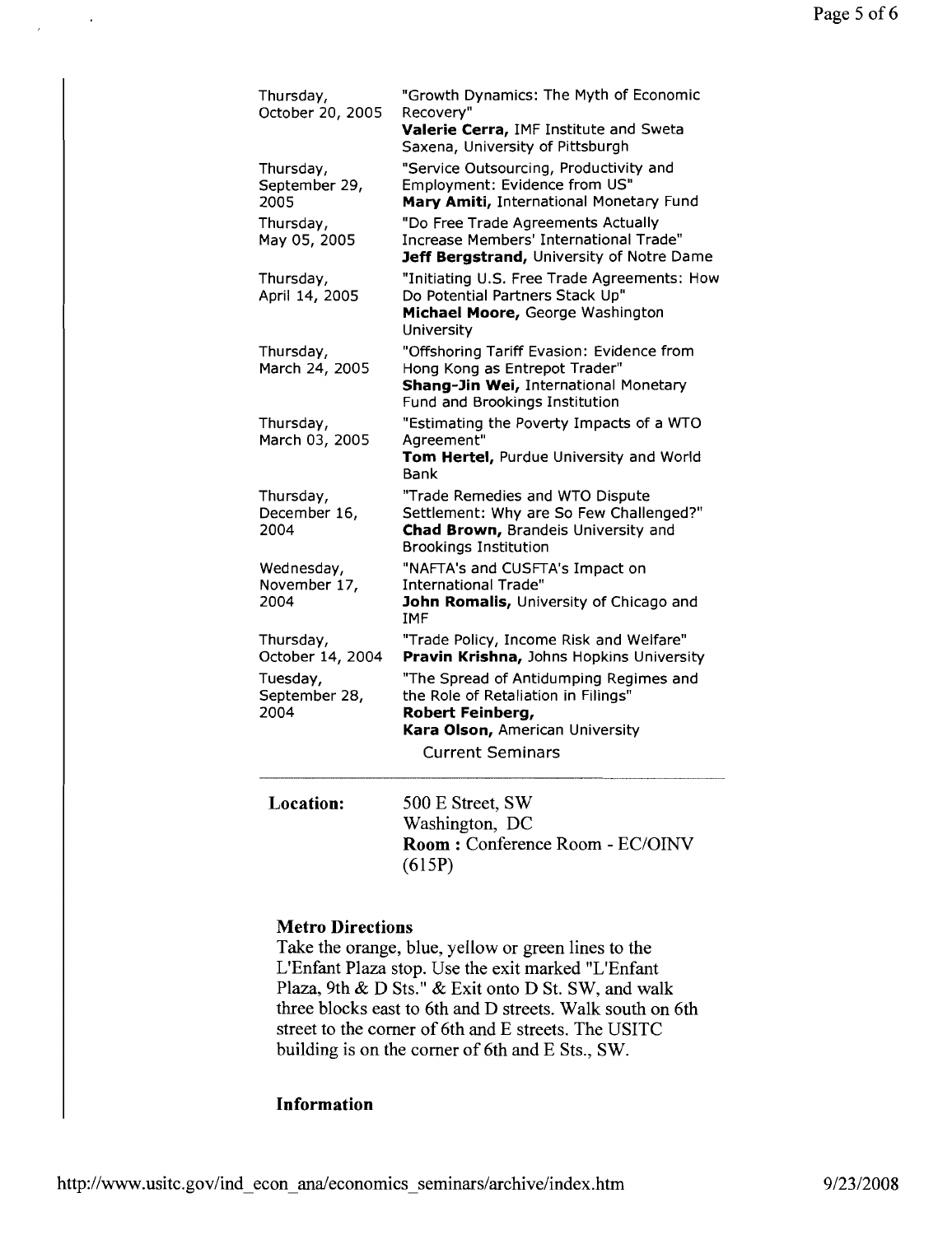Judith Dean United States International Trade Commission **Judith.Dean@usitc.gov**  Office Of Economics 202-205-3051

 $\bar{\mathbf{r}}$ 

Patricia MThomas United States International Trade Commission **Patricia.Thomasl@usitc.gov**  Office Of Economics 202-205-3216

United States International Trade Commission 500 E Street, SW, Washington, DC 20436 **'FiRSTG**  Telephone: 202-205-2000



Privacy & Accessibility Statements, Freedom of Information, and Links to other Website Policies © 2006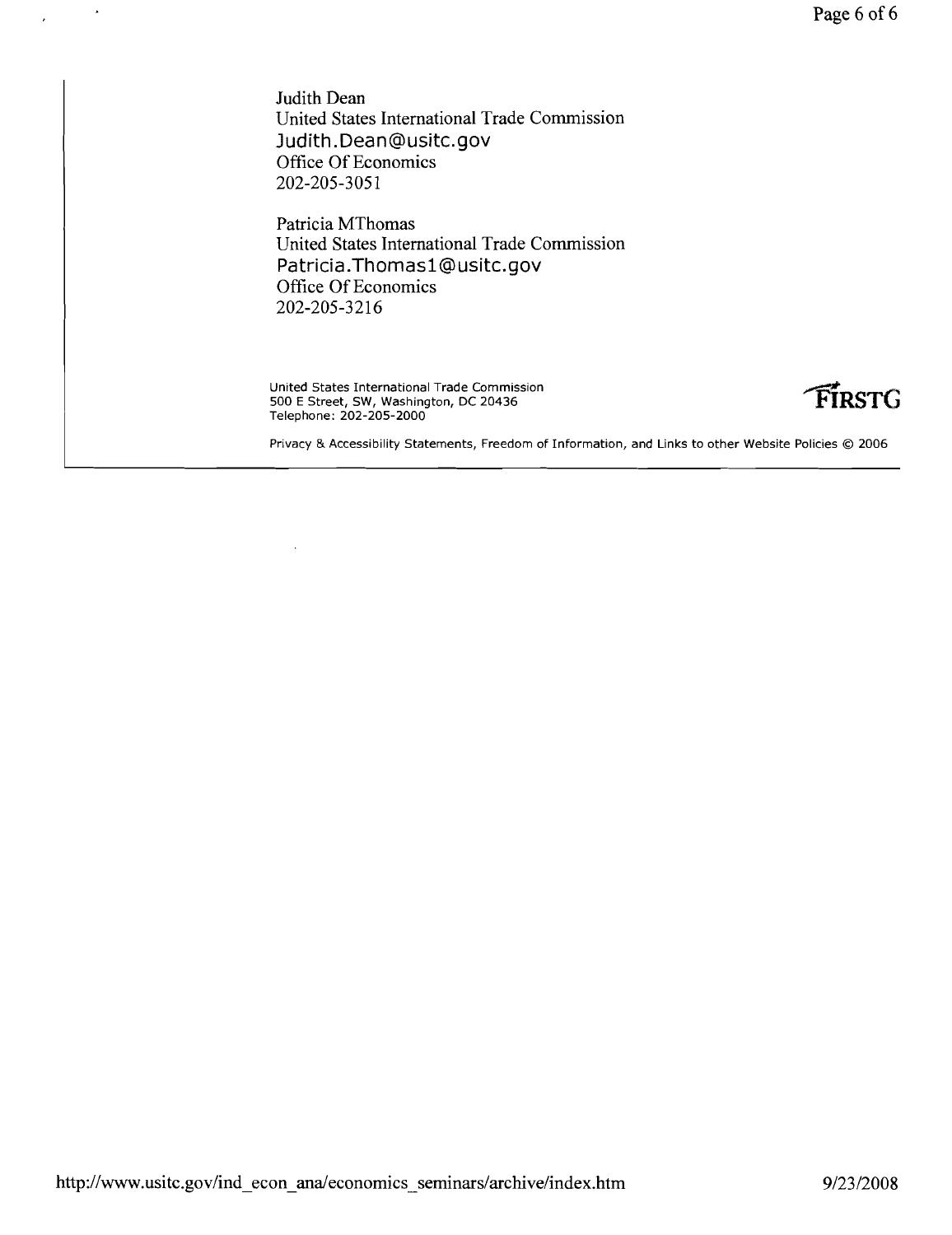|                                                                            |                                                | <b>UNITED STATES INTERNATIONAL TRADE COMMISSION</b>                                                                                                                                       |                                                                                                                                                                   |
|----------------------------------------------------------------------------|------------------------------------------------|-------------------------------------------------------------------------------------------------------------------------------------------------------------------------------------------|-------------------------------------------------------------------------------------------------------------------------------------------------------------------|
| Search:<br>Advanced<br>All<br>X                                            | <b>Trade Remedies</b><br>> Research & Analysis | Industry & Economic Analysis<br>> Regional Analysis                                                                                                                                       | <b>Tariff Information Center</b><br>> Product and Service Analysis                                                                                                |
| 60                                                                         |                                                | <b>INDUSTRY &amp; ECONOMIC ANALYSIS</b>                                                                                                                                                   | <b>TOOLS &amp; LINKS</b>                                                                                                                                          |
| Home<br>Site Map<br>Site Glossary                                          |                                                | USITC Research Division -- International Trade<br><b>Seminar Series</b>                                                                                                                   | US Imports/Export Data<br>(DataWeb)                                                                                                                               |
| <b>Trade Remedy</b>                                                        |                                                | You are cordially invited to attend the                                                                                                                                                   | Electronic Document                                                                                                                                               |
| Investigations<br>- Antidumping and<br>countervailing duty                 |                                                | <b>USITC Research Division</b>                                                                                                                                                            | Information System (EDIS)<br>and<br>Electronic Docket                                                                                                             |
| investigations<br>- Intellectual property                                  |                                                | <b>International Trade Seminar Series</b><br>11:30-1 p.m., Room 615P                                                                                                                      | <b>Tariff Schedule</b>                                                                                                                                            |
| infringement and other<br>unfair acts (section 337<br>investigations)      | Spring 2007                                    |                                                                                                                                                                                           | Publications                                                                                                                                                      |
| • Global and special                                                       | June 6                                         |                                                                                                                                                                                           | Press Center                                                                                                                                                      |
| safeguards<br>Industry and                                                 |                                                | "Foreign Subsidization and Excess Capacity"<br>Bruce Blonigen, University of Oregon                                                                                                       | <b>Related Government Links</b>                                                                                                                                   |
| <b>Economic Analysis</b>                                                   | May 7                                          | "Stuctural Estimation and Solution of                                                                                                                                                     |                                                                                                                                                                   |
| - Ongoing Investigations<br>- Research & Analysis                          |                                                | <b>Internation Trade Models with</b><br>Heterogeneous Firms"                                                                                                                              | <b>OPINIONS/REPORTS</b>                                                                                                                                           |
| <b>Other Statutory</b><br><b>Determinations</b>                            |                                                | Edward J. Balistreri, Colorado School of Mines                                                                                                                                            | <b>Wood Flooring and</b><br>Hardwood Plywood:<br><b>Competitive Conditions</b>                                                                                    |
| <b>Tariff Information</b><br>Center                                        | May 3                                          | "Legislated Protection and the WTO"<br>T. Renee Bowen, Georgetown University                                                                                                              | Affecting the U.S.<br><b>Industries</b><br>Pub. 4032; August 2008                                                                                                 |
| • Official Harmonized Tariff<br>Schedule<br>- Other Related<br>Information |                                                |                                                                                                                                                                                           | Denim Fabric:<br>Commercial<br><b>Availability in AGOA</b>                                                                                                        |
| <b>News Releases</b>                                                       | Apr. 26<br>International                       | "Developing Economies and<br>Investors: Do                                                                                                                                                | <b>Countries During Fiscal</b><br><b>Year 2009</b>                                                                                                                |
| <b>Notices</b>                                                             |                                                | investment promotion<br>agencies                                                                                                                                                          | AGOA-003                                                                                                                                                          |
| <b>Archive</b>                                                             |                                                | bring them together?"<br>Beata Smarzynska Javorcik, World Bank                                                                                                                            | Pub. 4027; August 2008                                                                                                                                            |
| <b>Publications</b><br>Employment                                          |                                                |                                                                                                                                                                                           | The Year In Trade<br>2007: Operation of the<br><b>Trade Agreements</b>                                                                                            |
| Center<br><b>Help/Contact Us</b>                                           | Apr. 5                                         | "U.S. Antidumping on Vietnamese Catfish:<br>Impacts on Mekong Farmers"<br>Irene Brambilla, Yale                                                                                           | Program<br>59th Annual Report<br>Pub. 4026; July 2008                                                                                                             |
|                                                                            | Mar. 29                                        | "China's Emerging Domestic Debt Markets"<br>Pieter Bottelier,<br>SAIS-Johns Hopkins University                                                                                            | Industrial<br>Biotechnology:<br>Development and<br>Adoption by the U.S.<br><b>Chemical and Biofuel</b><br><b>Industries 2008</b>                                  |
|                                                                            | Mar. 13                                        | "The 2007 Farm Bill: Help or<br>Hindrance to the Doha Round<br>and Resolution of the Brazil<br>Cotton Case?"<br>Prof. Robert Thompson,<br>University of Illinois<br>Time 1:30 - 3:00 p.m. | Inv. No. 332-481<br>Pub. 4020; July 2008<br>Denim Fabric: Use in<br><b>AGOA Countries During</b><br>Fiscal Year 2007<br>Inv. No. AGOA-002<br>Pub. 4021; July 2008 |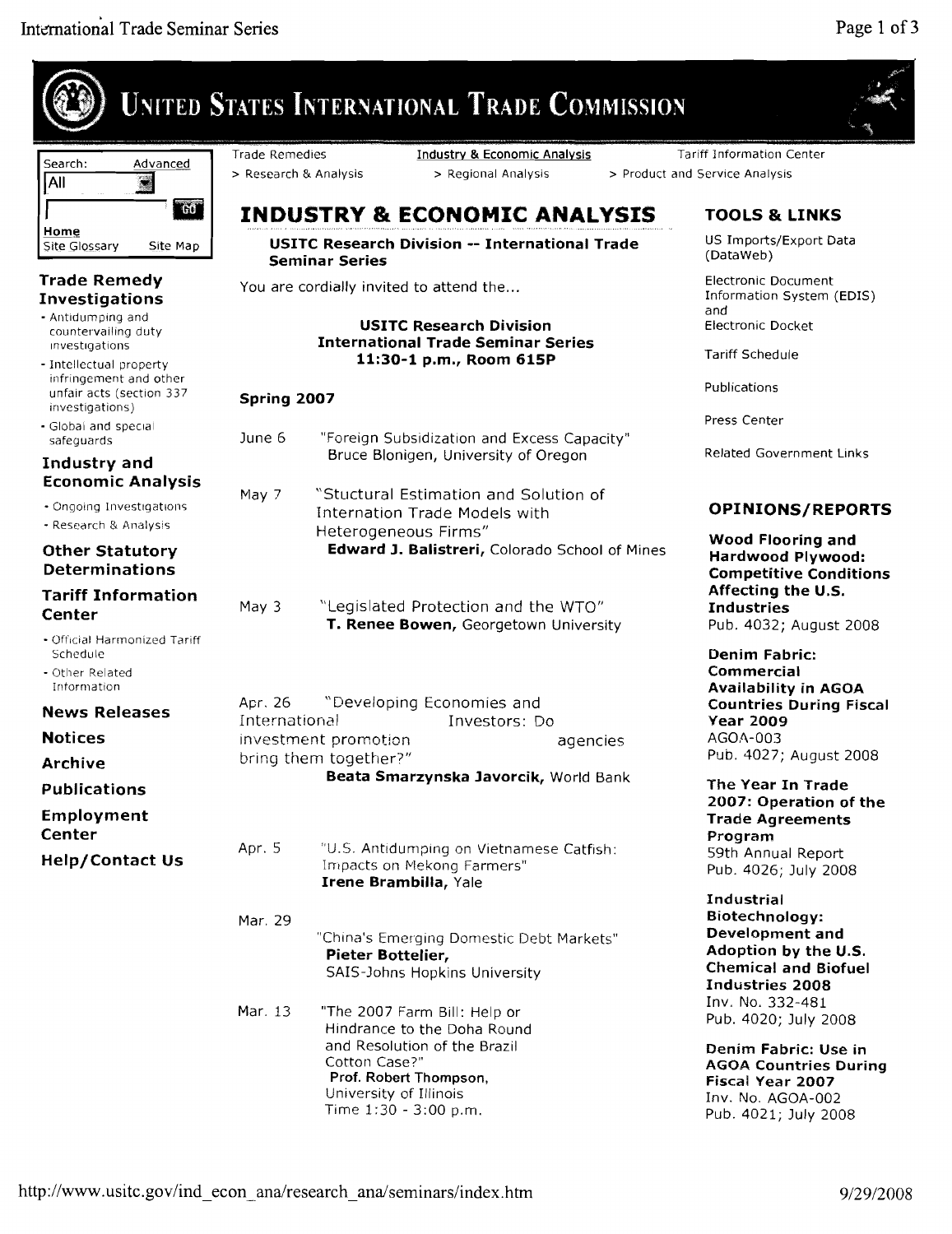| Mar. 7 | "Trade, Politics, and the<br>Environ ment Tailpipe vs. Smokestack"<br>Carol McAusland,<br>University of Maryland,<br>College Park |
|--------|-----------------------------------------------------------------------------------------------------------------------------------|
| Feb. 8 | "Vertical Linkages in Partial Equilibrium Models"<br>James Fetzer,                                                                |

U.S. International Trade Commission

- Jan. 25 "How and Why Does Trade Grow?" Tim Kehoe, University of Minnesota
- Jan. 18 "A Trade Restrictiveness Index for the United States" (from 1867 to 1960) Doug Irwin, Darmouth

#### Metro directions

Take the orange, blue, yellow or green lines to the L'Enfant Plaza stop. Use the exit marked 7th & D ST (USDOT). Cross the plaza (past the fountains) to E St., and walk left (east) one-half block. The USITC building is on the corner of 6th and E Sts., SW.

#### Information

Contact: Judy Dean Judith.Dean@usitc.gov Office of Economics Research Division 202-205-3051

Recent Trends in U.S. Services Trade, 2008 Annual Report Inv. No. 332-345 Pub. 4015; June 2008

Certain Vegetables and Grape Juice: Probable Economic Effect of Accelerated Tariff Elimination for Certain Goods of Chile Inv. Nos. 332-498 and Chile TA-103-020 Pub. 4017; June 2008

Textiles and Apparel: Effects of Special Rules for Haiti on Trade Markets and Industries

Inv. No. TR-5003-1 Pub. 4016; June 2008

Caribbean Region: Review of Economic Growth and Development Inv. No. 332-496 Pub. 4000; May 2008

Sub-Saharan Africa: Factors Affecting Trade Patterns of Selected Industries -- Second Annual Report Inv. No. 332-477 Pub. 3989; April 2008

Advice Concerning Possible Modifications to the U.S. Generalized System of Preferences, 2007 Review of Competitive Need limit Waivers Inv. No. 332-497 Pub. 3995; April 2008

Advice Concerning Possible Modifications to the U.S. Generalized System of Preferences, 2007 Review of Additions and Removals Inv. No. 332-493 Pub. 3982; January 2008

China: Description of Selected Government Practices and Policies Affecting Decision Making in the Economy